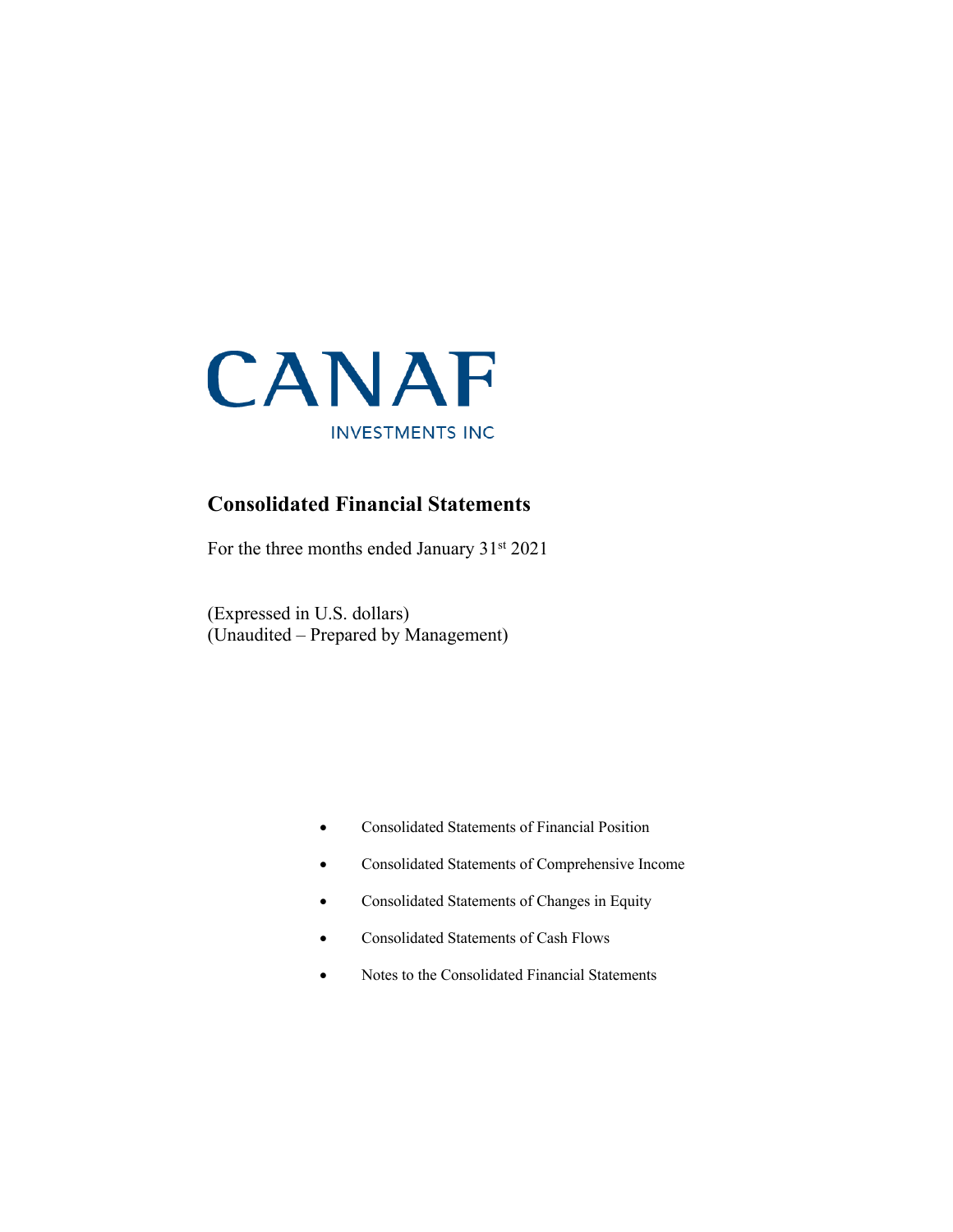### **Notes to the Consolidated Financial Statements**

As at January 31, 2021 and October 31, 2020

(Expressed in U.S. Dollars)

### **NOTICE OF NO AUDITOR REVIEW OF QUARTELY FINANCIAL STATEMENTS**

Under National Instrument 51-102, Part 4, subsection, 4.3 (3)(a), if an auditor has not performed a review of the interim financial statements, they must be accompanied by a notice indicating that the financial statements have not been reviewed by an auditor.

The accompanying unaudited interim financial statements of Canaf Investments Inc. ("the Company") have been prepared by and are the responsibility of the Company's management. The unaudited interim financial statements are prepared in accordance with International Financial Reporting Standards and reflect management's best estimate and judgements based on information currently available.

The Company's independent auditor has not performed a review of these interim financial statements in accordance with the standards established by the Canadian Institute of Chartered Professional Accountants for a review on interim financial statements by an entity's auditor.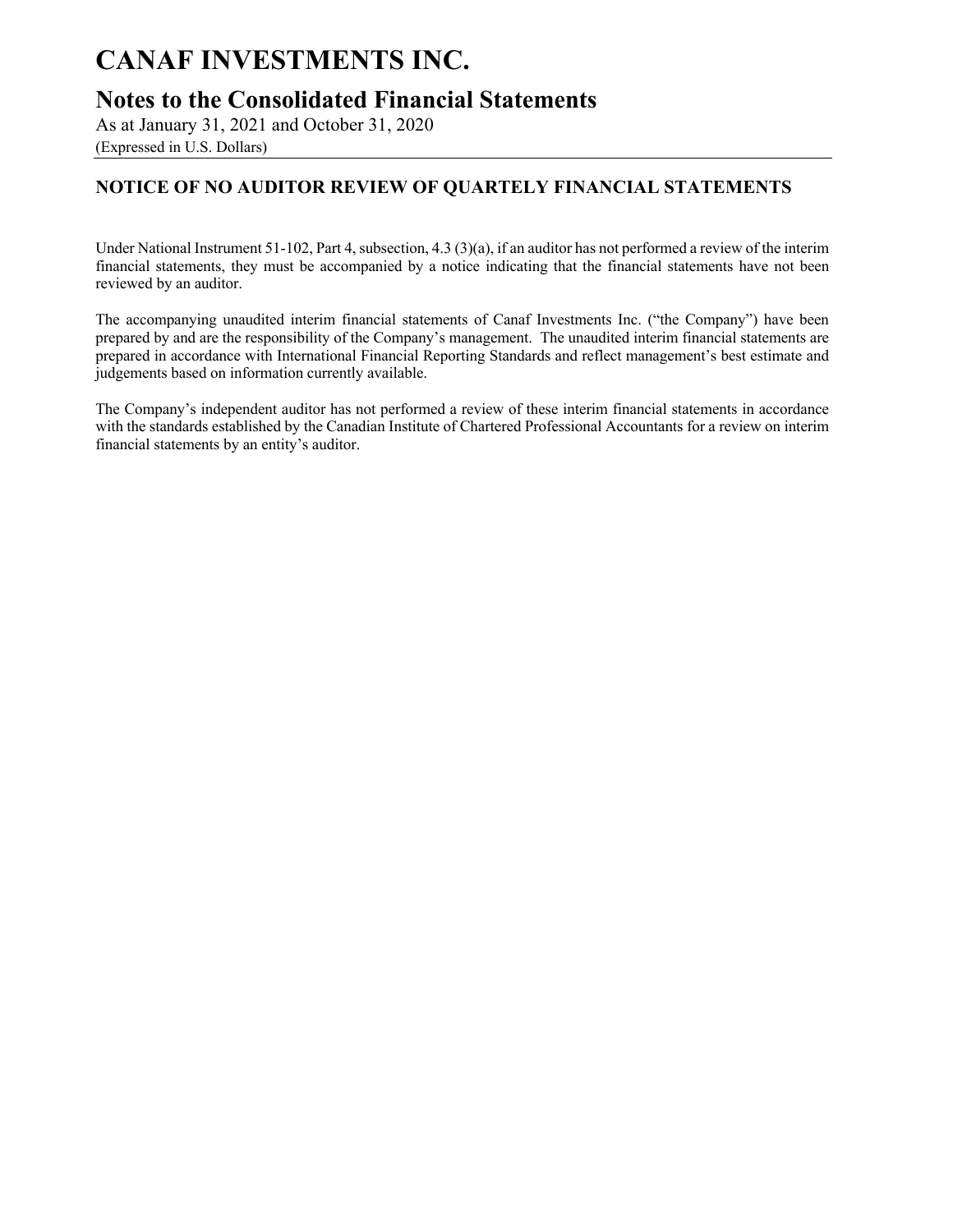## **Consolidated Statements of Financial Position**

As at January 31, 2021 and October 31, 2020

(Expressed in U.S. Dollars)

|                                                            | <b>Note</b> | Jan31<br>2021<br>US\$ | <b>Oct 31</b><br>2020<br>US\$ |
|------------------------------------------------------------|-------------|-----------------------|-------------------------------|
| <b>ASSETS</b>                                              |             |                       |                               |
| <b>CURRENT</b>                                             |             |                       |                               |
| Cash                                                       |             | 2,564,643             | 2,047,774                     |
| <b>Trade Receivables</b>                                   | 16          | 1,110,397             | 1,296,617                     |
| Inventories                                                | $\tau$      | 507,883               | 417,400                       |
| Prepaid Expense and Deposits                               |             | 21,988                | 21,857                        |
|                                                            |             | 4,204,912             | 3,783,648                     |
| NON-CURRENT                                                |             |                       |                               |
| Property, Plant and Equipment                              | $\,$ 8 $\,$ | 747,054               | 740,404                       |
| <b>Interest Bearing Borrowings</b>                         | 5           | 1,151,639             | 1,055,996                     |
| Intangible                                                 | 2(f)        | $\mathbf{1}$          | 1                             |
|                                                            |             | 1,898,694             | 1,796,401                     |
|                                                            |             | 6,103,608             | 5,580,049                     |
| <b>LIABILITIES</b><br><b>CURRENT</b>                       |             |                       |                               |
| Trade and Other Payables                                   | 9           | 1,161,154             | 1,146,251                     |
| Sales Tax Payable                                          | 6           | 23,367                | 67,845                        |
| Income Taxes Payable                                       |             | 79,411                | 12,937                        |
|                                                            |             | 1,263,933             | 1,227,034                     |
| <b>SHAREHOLDERS' EQUITY</b>                                |             |                       |                               |
| Share Capital                                              | 11          | 8,079,463             | 8,079,463                     |
| Additional Paid in Capital                                 | 5           | 1,342,549             | 1,342,549                     |
| Accumulated Other Comprehensive Loss -                     |             |                       |                               |
| Foreign Currency Translation Reserve                       |             | (1,857,190)           | (2,149,469)                   |
| Deficit                                                    |             | (2,887,585)           | (3,049,200)                   |
| Equity Attributable to Canaf Investments Inc. Shareholders |             | 4,677,237             | 4,223,343                     |
| Non-Controlling Interest                                   | 5           | 162,438               | 129,672                       |
|                                                            |             | 4,839,675             | 4,353,015                     |
|                                                            |             | 6,103,608             | 5,580,049                     |
| Nature of Operations (Note 1)                              |             |                       |                               |

Nature of Operations (Note 1) Economic Dependence (Note 16) Commitment (Note 17) Segment Information (Note 18) The accompanying notes are an integral part of the consolidated financial statements.

Approved on Behalf of the Board:

*"Christopher Way" "Rebecca Williams"*

Christopher Way, Director Rebecca Williams, Director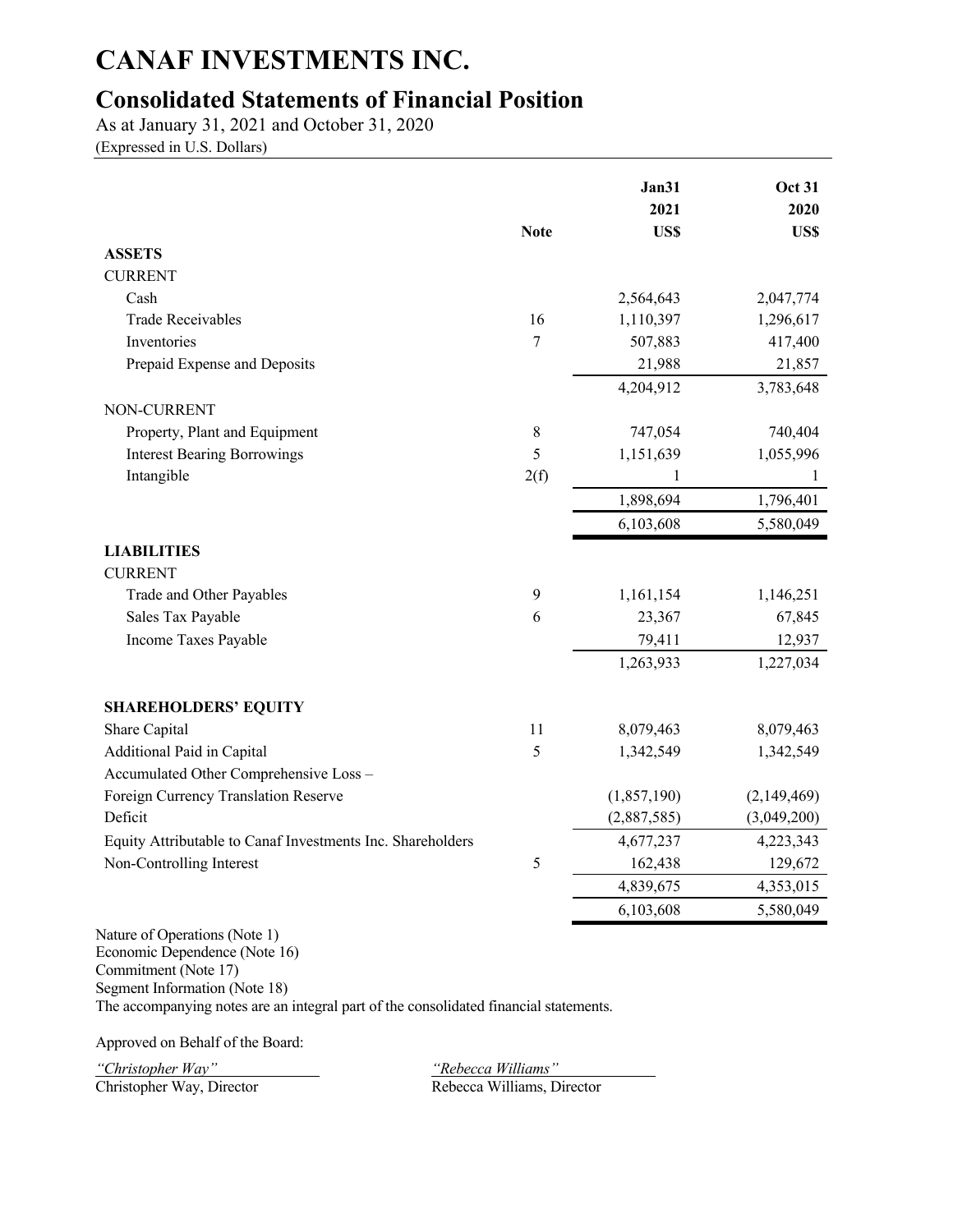## **Consolidated Statements of Comprehensive Income**

As at January 31, 2021 and October 31, 2020 (Expressed in U.S. Dollars)

|                                                     |             | <b>3 Months Ended</b> |                       |  |  |
|-----------------------------------------------------|-------------|-----------------------|-----------------------|--|--|
|                                                     |             | <b>Jan 31</b><br>2021 | <b>Jan 31</b><br>2020 |  |  |
|                                                     | <b>Note</b> | US\$                  | US\$                  |  |  |
| <b>SALES</b>                                        |             | 3,182,665             | 2,666,730             |  |  |
| <b>COST OF SALES</b>                                | 14          | (2,850,465)           | (2,367,043)           |  |  |
| <b>GROSS PROFIT</b>                                 |             | 332,200               | 299,687               |  |  |
| <b>EXPENSES</b>                                     |             |                       |                       |  |  |
| General and Administrative<br>Foreign Exchange Gain | 15          | (128, 207)<br>4,594   | (138,310)<br>(4,048)  |  |  |
|                                                     |             | (123, 613)            | (142, 358)            |  |  |
| <b>INCOME BEFORE OTHER ITEM</b>                     |             | 208,588               | 157,329               |  |  |
| Interest Income                                     |             | 40,631                | 38,955                |  |  |
| Other Income<br>Gain from Sale of Fixed Asset       |             | 1,370                 | 7,514                 |  |  |
| <b>INCOME BEFORE INCOME TAXES</b>                   |             | 250,589               | 203,798               |  |  |
| Current Income Tax (Expense)                        |             | (65, 467)             | (54,360)              |  |  |
| <b>NET INCOME FOR THE PERIOD</b>                    |             | 185,122               | 149,438               |  |  |
| Attributable to the Parent                          |             | 161,614               | 114,916               |  |  |
| Attributable to the Non Controlling Interest        |             | 23,508                | 34,522                |  |  |
| Foreign Currency Translation (Loss) Gain            |             | 301,538               | 24,455                |  |  |
| NET COMPREHENSIVE INCOME FOR THE YEAR               |             | 486,660               | 173,893               |  |  |
| Attributable to the Parent                          |             | 453,894               | 141,461               |  |  |
| Attributable to the Non Controlling Interest        |             | 32,766                | 32,432                |  |  |
| <b>BASIC AND DILUTED EARNINGS PER SHARE</b>         |             | 0.004                 | 0.003                 |  |  |
| WEIGHTED AVERAGE NUMBER OF COMMON SHARES            |             |                       |                       |  |  |
| <b>OUTSTANDING - BASIC AND DILUTED</b>              |             | 47,426,195            | 47,426,196            |  |  |

The accompanying notes are an integral part of the consolidated financial statements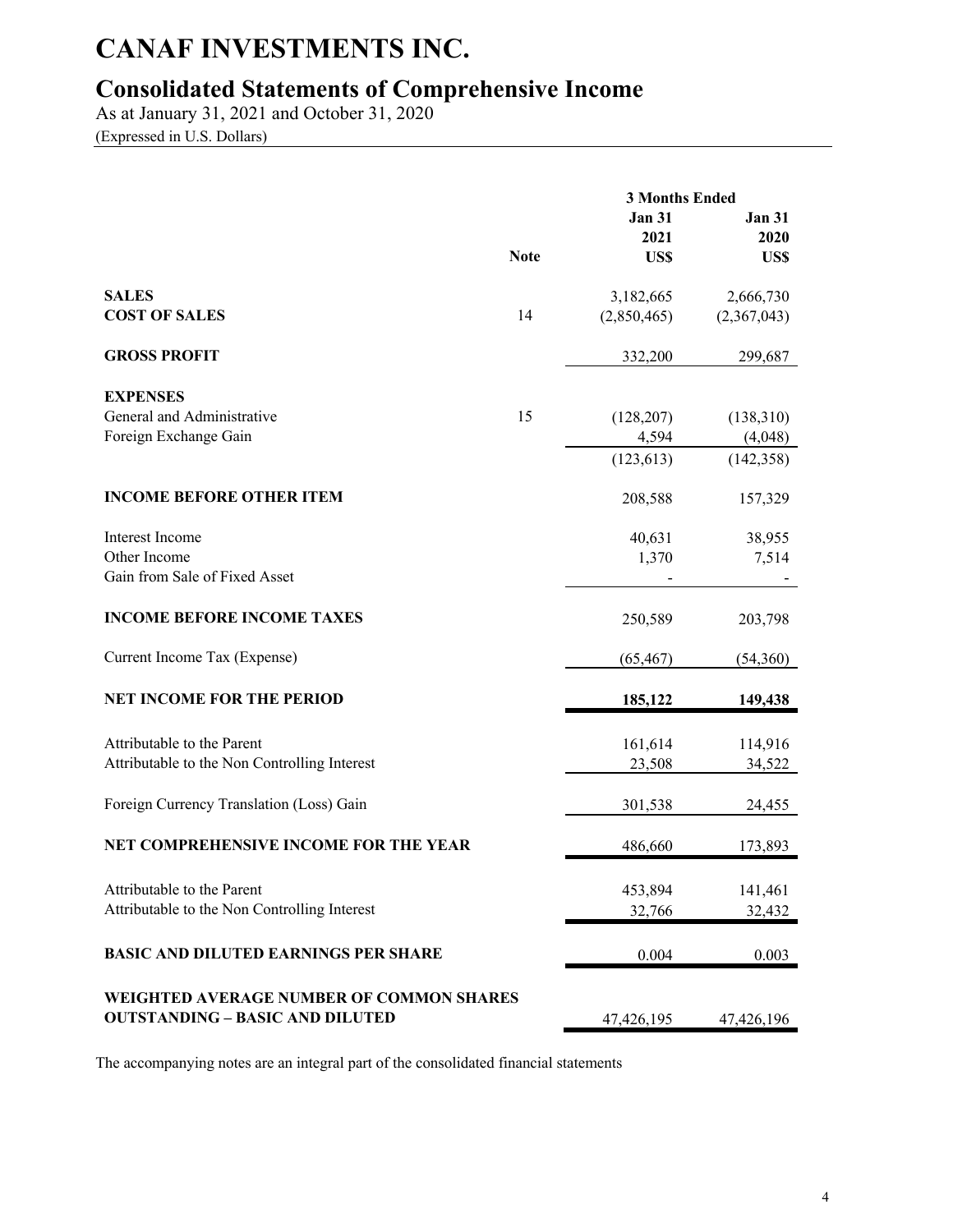## **Consolidated Statements of Change in Equity**

As at January 31, 2021 and October 31, 2020

(Expressed in U.S. Dollars)

|                                                                                  | Note | Number of<br>Common<br><b>Shares</b> | Share Capital | Foreign Currency<br>Translation<br>Reserve | Additional<br>Paid in<br>Capital | Deficit     | Non-<br>Controlling<br>Interest  | Total<br>Shareholders'<br>Equity   |
|----------------------------------------------------------------------------------|------|--------------------------------------|---------------|--------------------------------------------|----------------------------------|-------------|----------------------------------|------------------------------------|
|                                                                                  |      |                                      | US\$          | US\$                                       | US\$                             | US\$        | US\$                             | US\$                               |
| <b>Balance, October 31, 2019</b>                                                 |      | 47,426,195                           | 8,079,463     | (1,877,640)                                | 1,342,549                        | (3,729,688) | 23,602                           | 3,838,286                          |
| Dividends Paid<br>Net Income for the Period<br>Foreign Currency Translation Gain |      |                                      |               | (271, 828)                                 |                                  | 680,488     | (107, 923)<br>216,925<br>(2,933) | (107, 923)<br>897,413<br>(274,761) |
| Balance, October 31, 2020                                                        |      | 47,426,195                           | 8,079,463     | (2,149,469)                                | 1,342,549                        | (3,049,200) | 129,672                          | 4,353,015                          |
| Balance, October 31, 2020                                                        |      | 47,426,195                           | 8,079,463     | (2,149,469)                                | 1,342,549                        | (3,049,200) | 129,672                          | 4,353,015                          |
| Dividends Paid<br>Net Income for the Period<br>Foreign Currency Translation Gain |      |                                      |               | 292,280                                    |                                  | 161,614     | 23,508<br>9,258                  | 185,122<br>301,538                 |
| Balance, January 31, 2021                                                        |      | 47,426,195                           | 8,079,463     | (1,857,189)                                | 1,342,549                        | (2,887,586) | 162,438                          | 4,839,675                          |

The accompanying notes are an integral part of the consolidated financial statements.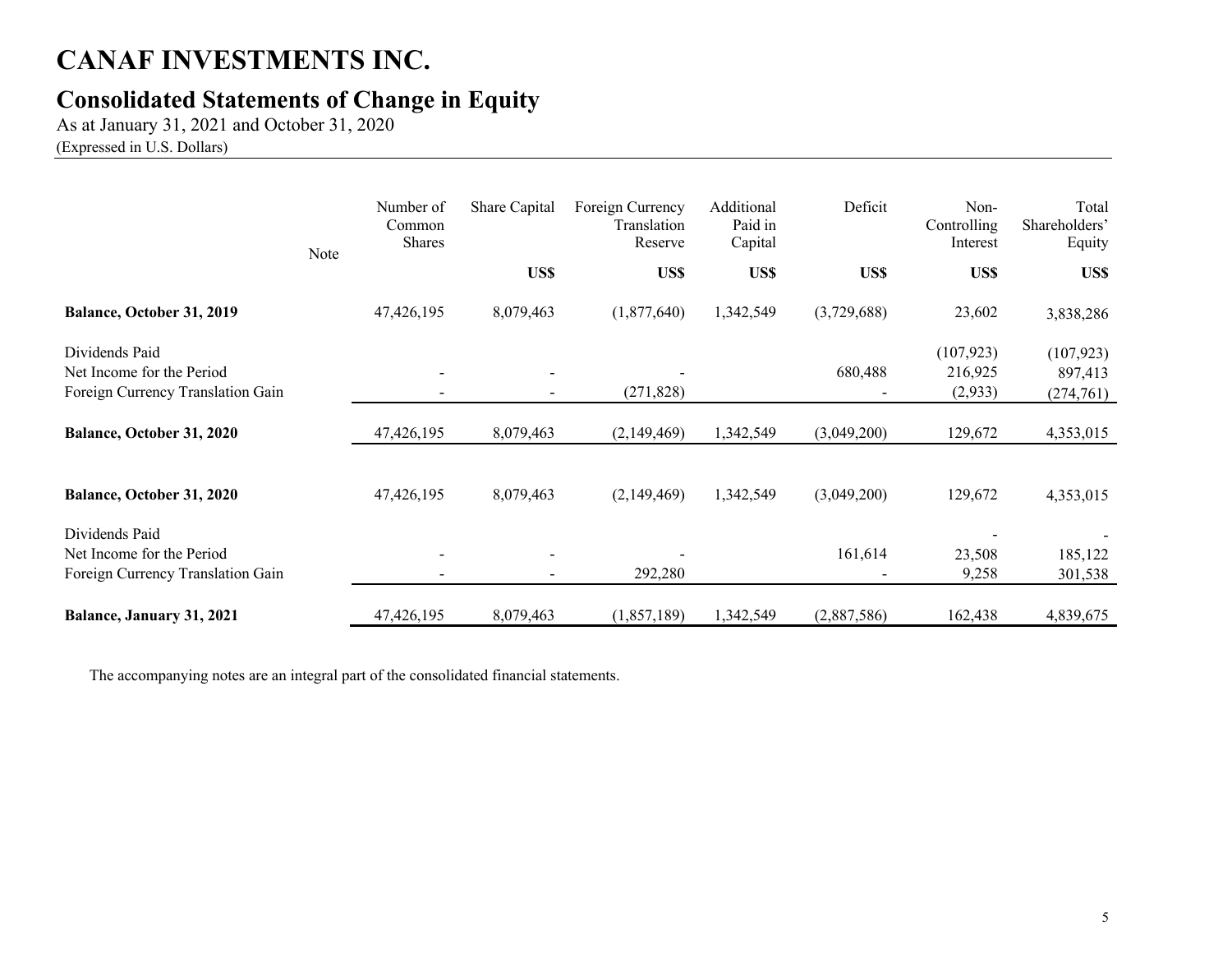## **Consolidated Statements of Cash Flows**

As at January 31, 2021 and October 31, 2020 (Expressed in U.S. Dollars)

|                                             | <b>Note</b> | <b>Jan 31</b><br>2021<br>US\$ | <b>3 Months Ended</b><br><b>Oct 31</b><br>2020<br>US\$ |
|---------------------------------------------|-------------|-------------------------------|--------------------------------------------------------|
| <b>CASH PROVIDED BY (USED FOR):</b>         |             |                               |                                                        |
| <b>OPERATING ACTIVITIES</b>                 |             |                               |                                                        |
| Net Income for the period                   |             | 185,122                       | 897,413                                                |
| Non-Cash Items                              |             |                               |                                                        |
| Depreciation – Cost of Sales                |             | 45,974                        | 192,520                                                |
| Gain from Sale of Asset                     |             |                               |                                                        |
| Interest Income                             |             | (18, 332)                     | (73, 851)                                              |
|                                             |             | 212,764                       | 1,016,081                                              |
| Change in Non-Cash Working Capital Accounts | 13          | 327,040                       | 1,350,576                                              |
|                                             |             | 539,804                       | 2,366,657                                              |
| <b>INVESTING ACTIVITY</b>                   |             |                               |                                                        |
| Purchase of Property, Plant and Equipment   |             |                               | (334,391)                                              |
| <b>INCREASE (DECREASE) IN CASH</b>          |             | 539,804                       | 2,032,266                                              |
| Effect of Exchange Rate Changes on Cash     |             | (22, 935)                     | (375, 409)                                             |
| Cash, Beginning of the Period               |             | 2,047,774                     | 390,916                                                |
| <b>CASH, END OF THE PERIOD</b>              |             | 2,564,643                     | 2,047,774                                              |

Supplemental Cash Flow Information (Note 13(b))

The accompanying notes are an integral part of the consolidated financial statements.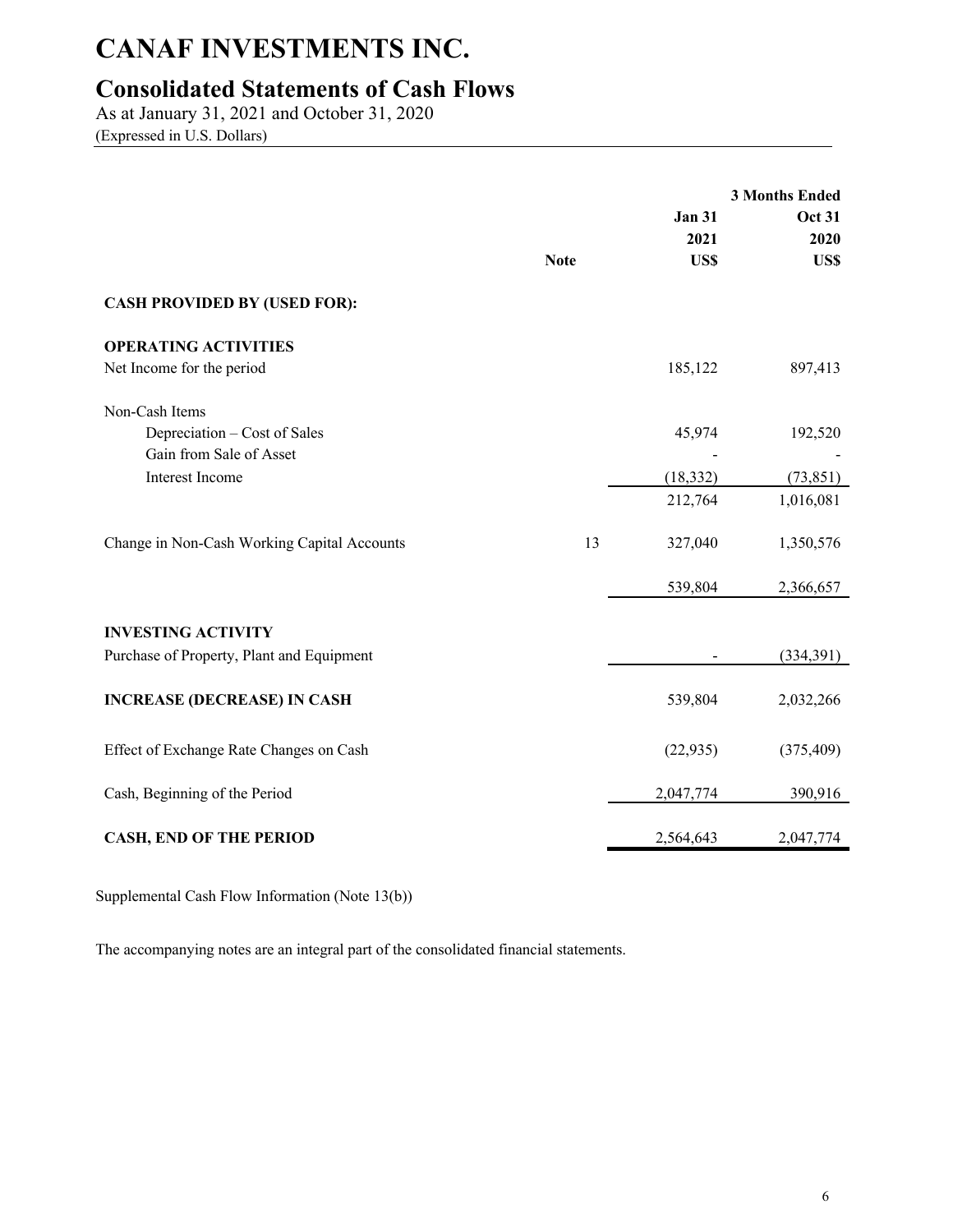### **Notes to the Consolidated Financial Statements**

As at January 31, 2021 and October 31, 2020

(Expressed in U.S. Dollars)

### **NOTE 1 – NATURE OF OPERATIONS**

Canaf Investments Inc. (the "Company") is incorporated in the Province of Alberta and owns and operates a coal processing business in South Africa which processes coal and coal products into calcine, a coke substitute with a high carbon content. Effective 2019, the Company expanded its business to also acquire, redevelop and rent rental properties in South Africa. The Company is also actively exploring investment opportunities into a new sector as part of its ongoing diversification strategy.

The Company's shares are listed on the TSX Venture Exchange under the symbol CAF. The head office, principal address, and records office of the Company are located at 1100 – 1111 Melville Street, Vancouver, British Columbia, Canada, V6E 3V6.

These consolidated financial statements have been prepared in accordance with International Financial Reporting Standards ("IFRS") on the basis that the Company is a going concern and will be able to meet its obligations and continue its operations for its next fiscal year.

The Company's ability to continue as a going concern is dependent upon its ability to generate profitable operations from its coal processing business. The coal processing business sales are substantially derived from three customers, and as a result, the Company is economically dependent on these customers (Note 17). The Company is dependent on the operating cash flows from its coal processing business and the financial support of its shareholders and related parties to finance its operations and to discharge liabilities in the normal course of business. Loss of a customer or reduced sales from a customer may have a material adverse effect on the Company's financial condition.

The Company has working capital of US\$2,940,979 as at January 31, 2021 (October 31, 2020 – US\$2,556,614). Management believes that the Company has sufficient cash resources to meet its obligations for at least 12 months from the end of the reporting period.

#### **NOTE 2 – SIGNIFICANT ACCOUNTING POLICIES**

#### **a) Statement of Compliance**

The consolidated financial statements have been prepared in accordance with IFRS as issued by the International Accounting Standards Board ("IASB") and Interpretations 1 1of the International Financial Reporting Interpretations Committee ("IFRIC").

These consolidated financial statements were approved and authorized for issue by the Board of Directors on March 25th, 2021.

#### **b) Basis of Preparation**

These consolidated financial statements have been prepared on a historical cost basis. Cost is the fair value of the consideration given in exchange for net assets.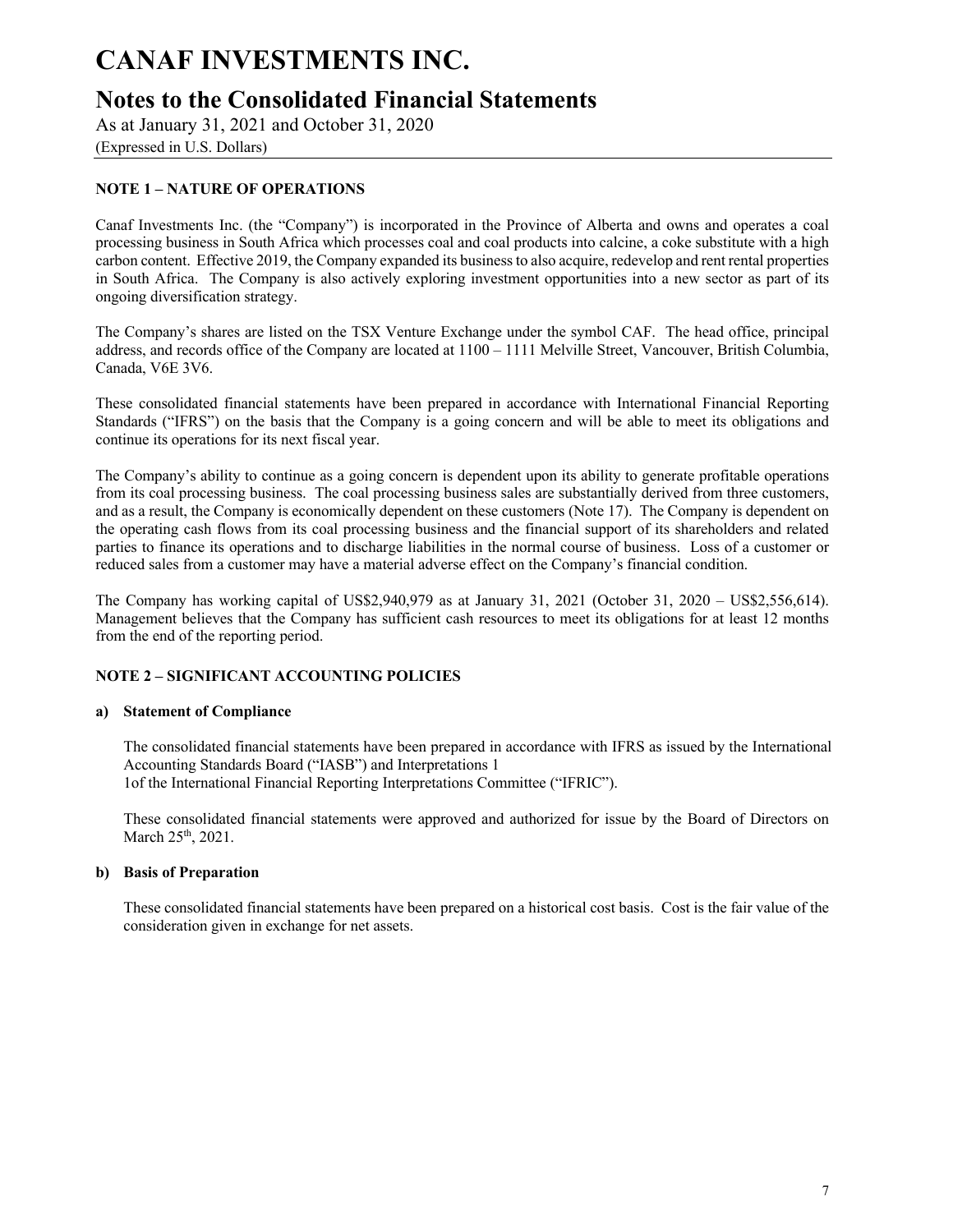## **Notes to the Consolidated Financial Statements**

As at January 31, 2021 and October 31, 2020

(Expressed in U.S. Dollars)

#### **NOTE 2 – SIGNIFICANT ACCOUNTING POLICIES (Continued)**

#### **c) Basis of Consolidation**

These consolidated financial statements include the accounts of the Company and all its subsidiaries (collectively, the "Company"):

| Country of           |                |                            |
|----------------------|----------------|----------------------------|
| Incorporation        | Holding        | <b>Functional Currency</b> |
|                      |                |                            |
| Canada               | Parent Company | Canadian Dollar            |
| South Africa         | $100\%$        | South African Rand         |
| South Africa         | 70%            | South African Rand         |
| South Africa         | $100\%$        | South African Rand         |
| South Africa         | $100\%$        | South African Rand         |
| <b>United States</b> | $100\%$        | Canadian Dollar            |
| <b>United States</b> | $100\%$        | Canadian Dollar            |
|                      |                |                            |

Intercompany balances and transactions are eliminated in preparing these consolidated financial statements. The net assets and net profit attributable to outside shareholders are presented as amounts attributable to non-controlling interests in the consolidated statement of financial position and consolidated statement of comprehensive income.

Nabisoga Mining Ltd, and Rwenzori Cobalt Company Ltd. are inactive subsidiaries. Canaf (SL) Ltd, formerly a 51% owned subsidiary of Canaf, and incorporated in Sierra Leone, was determined in the year to no longer be in existence and is therefore not included in the consolidated financial statements of the Company.

#### **d) Functional and Presentation Currency**

These consolidated financial statements are presented in U.S. dollars. Each entity determines its own functional currency (Note 2(c)) and items included in the financial statements of each entity are measured using that functional currency.

#### **i) Transactions and Balances in Foreign Currencies**

Foreign currency transactions are translated into the functional currency of the respective entity, using the exchange rates prevailing at the dates of the transactions. Foreign exchange gains and losses resulting from the settlement of such transactions and from the remeasurement of monetary items at year-end exchange rates are recognized immediately in profit or loss.

Non-monetary items measured at historical cost are translated using the exchange rates at the date of the transaction and are not retranslated. Non-monetary items measured at fair value are translated using the exchange rates at the date when fair value was determined.

#### **ii) Foreign Operations**

On consolidation, the assets and liabilities of foreign operations are translated into U.S. dollars from their functional currency at the exchange rate prevailing at the reporting date and their income statements are translated at the exchange rate prevailing at the dates of the transactions. The exchange differences arising on the translation are recognized in other comprehensive income and accumulated in the foreign currency translation reserve in equity. On disposal of a foreign operation, the component of other comprehensive income relating to that particular foreign operation is recognized in earnings as part of the gain or loss on disposal.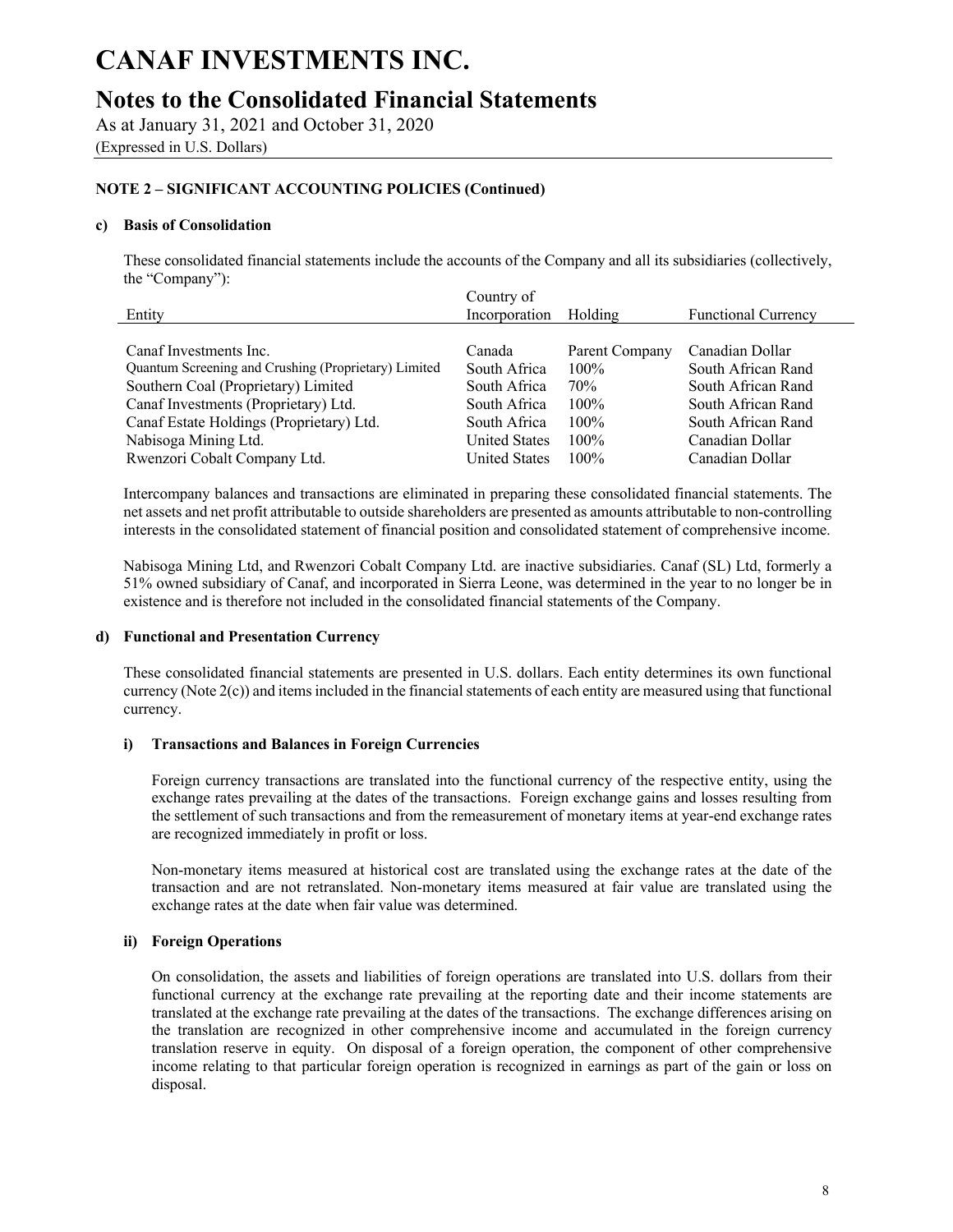### **Notes to the Consolidated Financial Statements**

As at January 31, 2021 and October 31, 2020

(Expressed in U.S. Dollars)

#### **NOTE 2 – SIGNIFICANT ACCOUNTING POLICIES (Continued)**

#### **e) Inventories**

Inventories consist of raw materials and finished goods (calcine) and are valued at the lower of cost and estimated net realizable value. Estimated net realizable value is the estimated selling price in the ordinary course of business less any cost of disposal.

Cost is determined on the following basis: Raw materials and packing material are valued at average cost. Finished goods are valued at raw material cost plus labour cost and an appropriate portion of the related fixed and variable manufacturing overhead expenses based on normal capacity.

Cost of sales is determined on a weighted average cost basis and includes transportation and handling costs.

#### **f) Intangible Assets**

Intangible assets represent the identifiable value of customer contracts acquired on the purchase of the South African subsidiary in 2007. On October 31, 2008, the Company wrote down the carrying value of its intangible assets to a nominal amount.

#### **g) Property, Plant and Equipment**

Property, plant and equipment are recorded at cost less accumulated depreciation and accumulated impairment losses.

Depreciation is recognized to write off the cost of the property, plant and equipment less their residual values over their useful lives using the straight-line method at the following rates, except in the year of acquisition, when one half of the rates are used:

| 3 Years |
|---------|
| 5 Years |
| 5 Years |
| 5 Years |
| 5 Years |
|         |

An item of property, plant and equipment is derecognized upon disposal or when no future economic benefits are expected to arise from the continued use of the asset. Any gain or loss arising on the disposal or retirement of an item of property, plant and equipment is determined as the difference between the sales proceeds and the carrying amount of the asset and is recognized in profit or loss.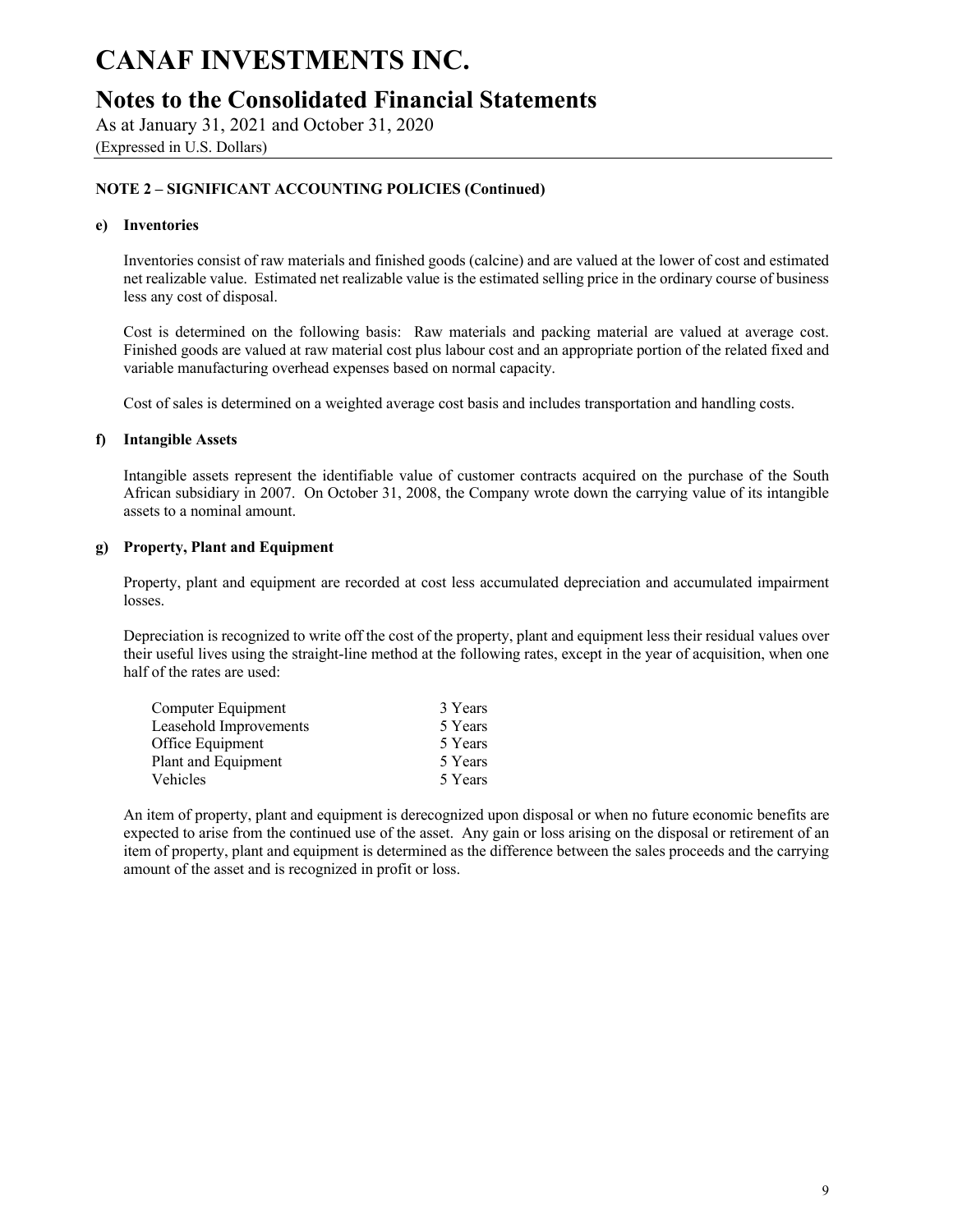### **Notes to the Consolidated Financial Statements**

As at January 31, 2021 and October 31, 2020

(Expressed in U.S. Dollars)

### **NOTE 2 – SIGNIFICANT ACCOUNTING POLICIES (Continued)**

#### **h) Impairment of Non-Current Assets**

At the end of each reporting period, the Company reviews the carrying amounts of its non-current assets to determine whether there is any indication that those assets have suffered an impairment loss. Individual assets are grouped together as a cash generating unit for impairment assessment purposes at the lowest level at which there are identifiable cash flows that are independent from other group assets.

If any such indication of impairment exists, the Company makes an estimate of its recoverable amount. The recoverable amount is the higher of fair value less costs to sell and value in use. Where the carrying amount of a cash generating unit exceeds its recoverable amount, the cash generating unit is considered impaired and is written down to its recoverable amount. In assessing the value in use, the estimated future cash flows are adjusted for the risks specific to the cash generating unit and are discounted to their present value with a discount rate that reflects current market indicators.

Where an impairment loss subsequently reverses, the carrying amount of the cash generating unit is increased to the revised estimate of its recoverable amount, to the extent that the increased carrying amount does not exceed the carrying amount that would have been determined had no impairment loss been recognized for the cash generating unit in prior years. A reversal of an impairment loss is recognized as income immediately.

#### **i) Revenue Recognition**

Pursuant to IFRS 15 Revenue from Contracts with Customers, revenue from the sale of calcine is recognized upon transfer of title which is completed when the physical product is delivered to customers and collection is reasonably assured.

Rental revenue is recognized on a straight-line basis over the term of the lease and collection is reasonably assured. Interest and other income are recognized when earned and collection is reasonably assured.

#### **j) Provisions**

Provisions are recognized when the Company has a present legal or constructive obligation as a result of a past event, it is probable that an outflow of resources embodying economic benefits will be required to settle the obligation, and a reliable estimate can be made of the amount of the obligation. The amount recognized as a provision is the best estimate of the consideration required to settle the present obligation at the end of the reporting period, taking into account the risks and uncertainties surrounding the obligation. As at January 31, 2021, the Company has no material provisions.

#### **k) Share Capital**

Share capital includes cash consideration received for share issuances, net of commissions and issue costs. Common shares issued for non-monetary consideration are recorded at their fair market value based upon the trading price of the Company's shares on the TSX Venture Exchange on the date of the agreement.

#### **l) Share-Based Payments**

The fair value method of accounting is used for share-based payment transactions. Under this method, the cost of stock options and other share-based payments is recorded based on the estimated fair value using the Black-Scholes option pricing model at the grant date and is charged to profit over the vesting period. The amount recognized as an expense is adjusted to reflect the number of equity instruments expected to vest.

Upon the exercise of stock options and other share-based payments, consideration received on the exercise of these equity instruments is recorded as share capital and the related share-based payment reserve is transferred to share capital.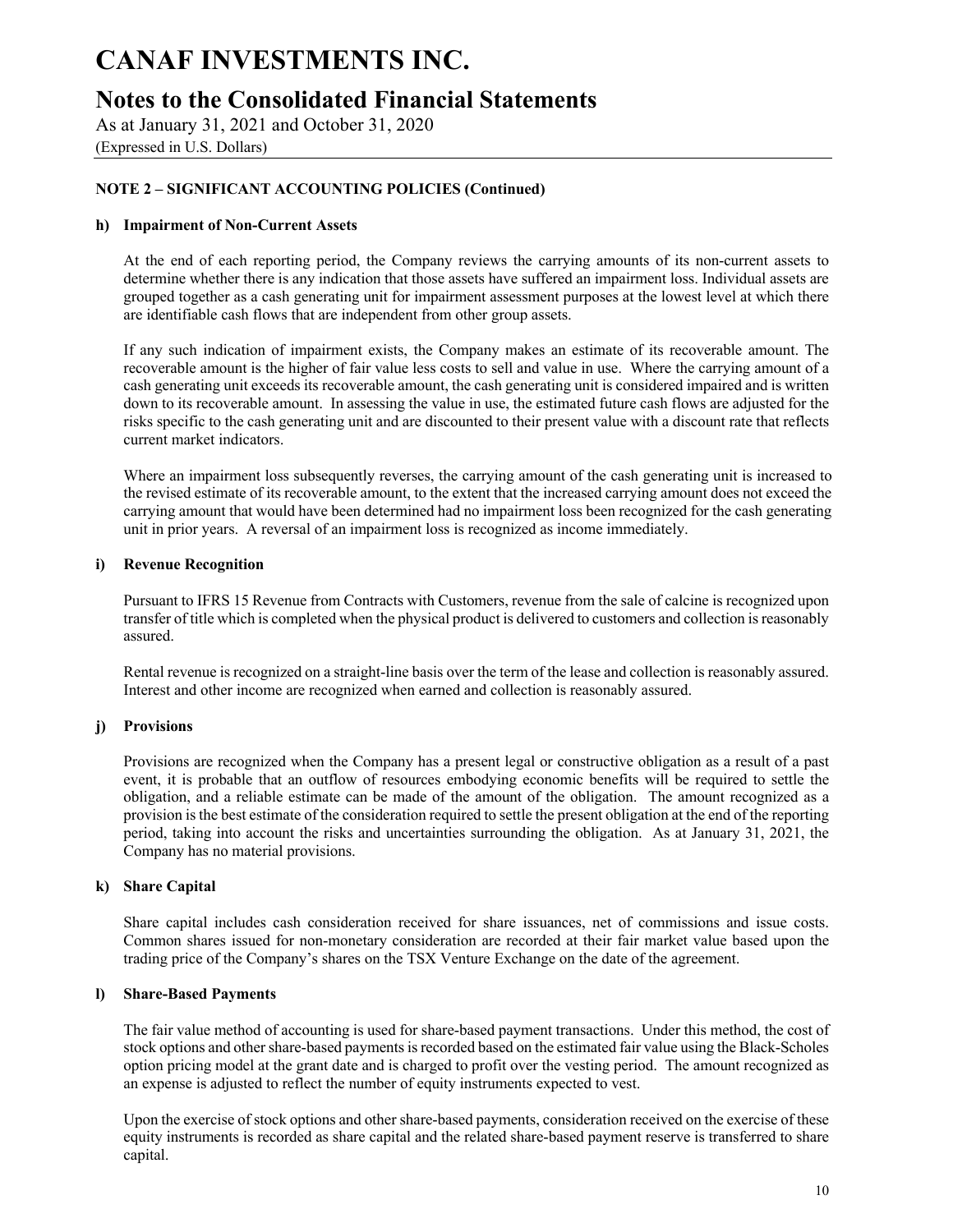### **Notes to the Consolidated Financial Statements**

As at January 31, 2021 and October 31, 2020

(Expressed in U.S. Dollars)

#### **NOTE 2 – SIGNIFICANT ACCOUNTING POLICIES (Continued)**

#### **m) Earnings per Common Share**

Basic earnings per share is calculated by dividing the net income available to common shareholders by the weighted average number of common shares outstanding during the year. Diluted earnings per share is computed in accordance with the treasury stock method and based on the weighted average number of common shares and dilutive equity instruments. Diluted loss per share is the same as basic loss per share, as the issuance of shares on the exercise of stock options and share purchase warrants is anti-dilutive.

#### **n) Income Taxes**

Tax expense recognized in profit or loss comprises the sum of deferred tax and current tax not recognized in other comprehensive income or directly in equity.

#### **i) Current Income Tax**

Current income tax assets and/or liabilities comprise those claims from, or obligations to, fiscal authorities relating to the current or prior reporting periods that are unpaid at the reporting date. Current tax is payable on taxable profit, which differs from profit or loss in the consolidated financial statements. Calculation of current tax is based on tax rates and tax laws that have been enacted or substantively enacted by the end of the reporting period.

#### **ii) Deferred Income Tax**

Deferred income taxes are calculated using the liability method on temporary differences between the carrying amounts of assets and liabilities and their tax bases. Deferred tax assets and liabilities are calculated, without discounting, at tax rates that are expected to apply to their respective period of realization, provided they are enacted or substantively enacted by the end of the reporting period. Deferred tax liabilities are always provided for in full.

Deferred tax assets are recognized to the extent that it is probable that they will be able to be utilized against future taxable income. Deferred tax assets and liabilities are offset only when the Company has a right and intention to offset current tax assets and liabilities from the same taxation authority.

Changes in deferred tax assets or liabilities are recognized as a component of tax income or expense in profit or loss, except where they relate to items that are recognized in other comprehensive income or directly in equity, in which case the related deferred tax is also recognized in other comprehensive income or equity, respectively.

#### **o) Financial Instruments**

The Company adopted all of the requirements of IFRS 9 Financial Instruments on January 1, 2018. IFRS 9 utilizes a revised model for recognition and measurement of financial instruments in a single, forward-looking "expected loss" impairment model.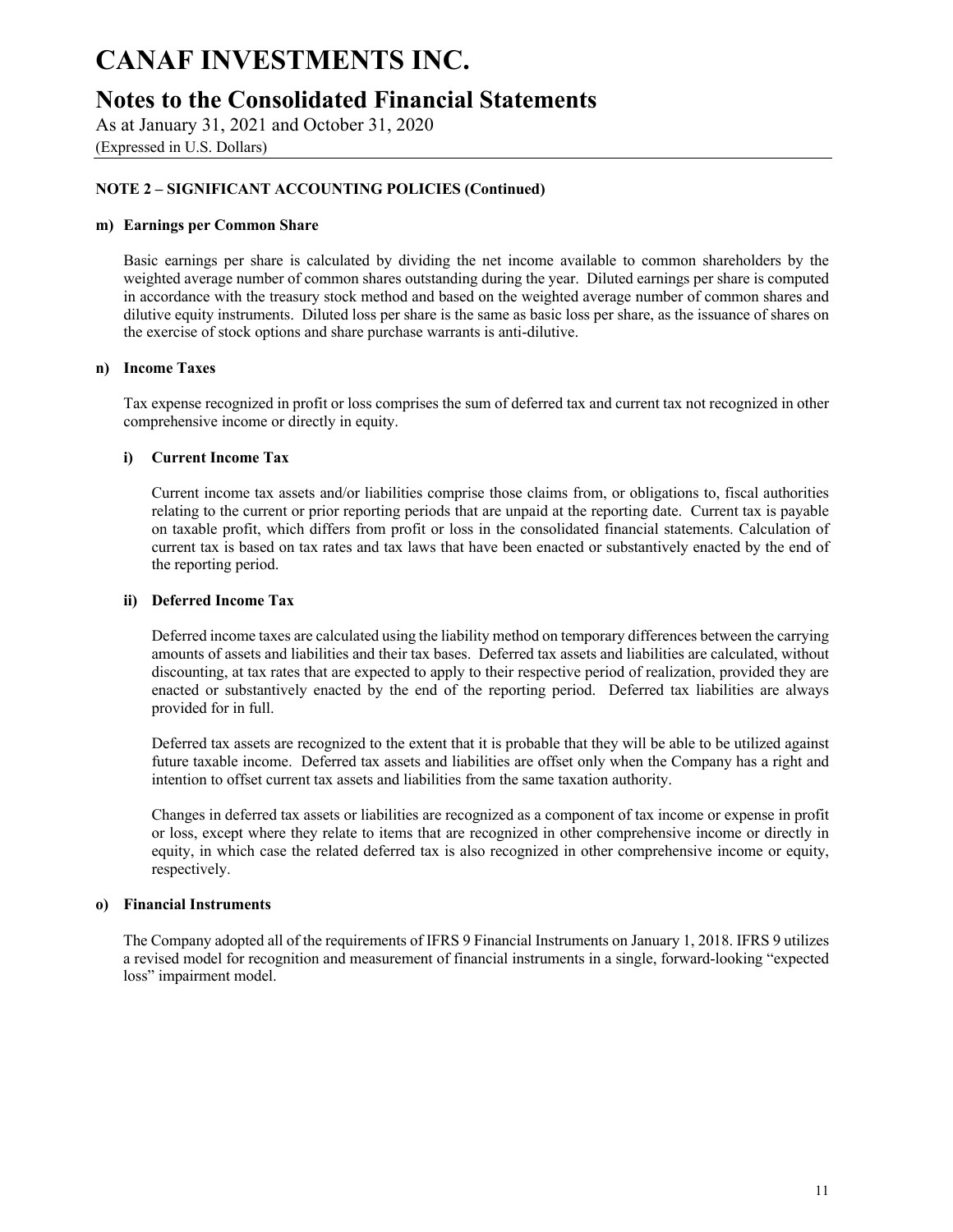### **Notes to the Consolidated Financial Statements**

As at January 31, 2021 and October 31, 2020

(Expressed in U.S. Dollars)

### **NOTE 2 – SIGNIFICANT ACCOUNTING POLICIES (Continued)**

#### **o) Financial Instruments (continued)**

The following is the Company's new accounting policy for financial instruments under IFRS 9:

(i) Classification

The Company classifies its financial instruments in the following categories: at fair value through profit and loss ("FVTPL"), at fair value through other comprehensive income (loss) ("FVTOCI") or at amortized cost. The Company determines the classification of financial assets at initial recognition. The classification of debt instruments is driven by the Company's

business model for managing the financial assets and their contractual cash flow characteristics. Equity instruments that are held for trading are classified as FVTPL. For other equity instruments, on the day of acquisition the Company can make an irrevocable election (on an instrument-by-instrument basis) to designate them as at FVTOCI. Financial liabilities are measured at amortized cost, unless they are required to be measured at FVTPL (such as instruments held for trading or derivatives) or if the Company has opted to measure them at FVTPL.

The Company completed a detailed assessment of its financial assets and liabilities as at January 1, 2018.

| <b>Financial assets/liabilities</b> | <b>Original Classification IAS 39</b> | <b>Classification IFRS 9</b> |
|-------------------------------------|---------------------------------------|------------------------------|
| Cash                                | <b>FVTPL</b>                          | <b>FVTPL</b>                 |
| Trade receivables                   | Loans and Receivables                 | Amortized cost               |
| Accounts payable                    | Other Liabilities                     | Amortized cost               |
| Bank loan                           | Other Liabilities                     | Amortized cost               |

The following table shows the classification under IFRS 9:

The adoption of IFRS 9 resulted in no impact to the opening accumulated deficit nor to the opening balance of accumulated comprehensive income on January 1, 2018.

#### (ii) Measurement

Financial assets and liabilities at amortized cost

Financial assets and liabilities at amortized cost are initially recognized at fair value plus or minus transaction costs, respectively, and subsequently carried at amortized cost less any impairment.

Financial assets and liabilities at FVTPL

Financial assets and liabilities carried at FVTPL are initially recorded at fair value and transaction costs are expensed in the statements of comprehensive loss. Realized and unrealized gains and losses arising from changes in the fair value of the financial assets and liabilities held at FVTPL are included in the statements of comprehensive loss in the period in which they arise.

Debt investments at FVTOCI

These assets are subsequently measured at fair value. Interest income calculated using the effective interest method, foreign exchange gains and losses and impairment are recognised in profit or loss. Other net gains and losses are recognised in Other Comprehensive Income ("OCI"). On derecognition, gains and losses accumulated in OCI are reclassified to profit or loss.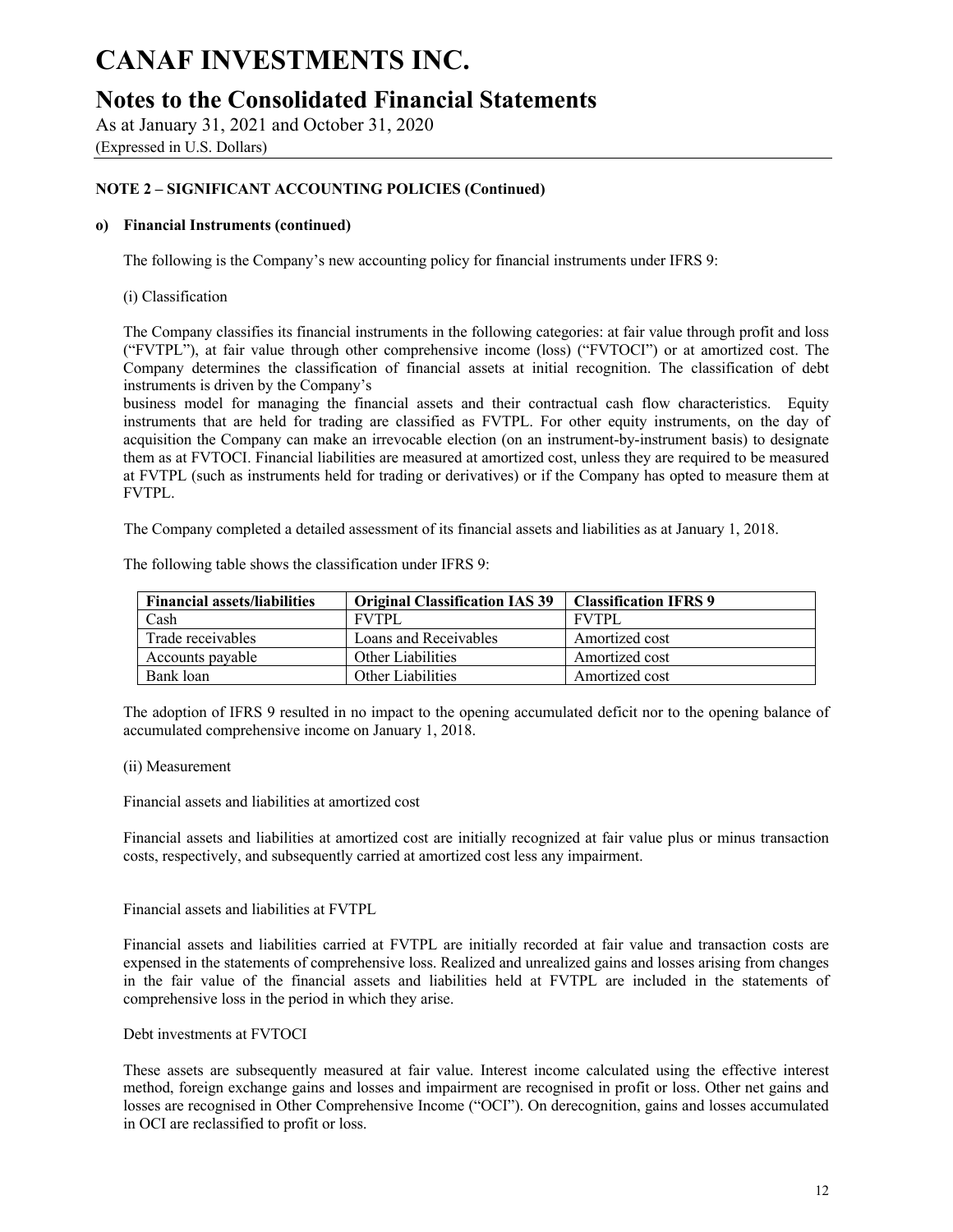### **Notes to the Consolidated Financial Statements**

As at January 31, 2021 and October 31, 2020

(Expressed in U.S. Dollars)

#### **NOTE 2 – SIGNIFICANT ACCOUNTING POLICIES (Continued)**

#### **o) Financial Instruments (continued)**

Equity investments at FVTOCI

These assets are subsequently measured at fair value. Dividends are recognised as income in profit or loss unless the dividend clearly represents a recovery of part of the cost of the investment. Other net gains and losses are recognised in OCI and are never reclassified to profit or loss.

(iii) Impairment of financial assets at amortized cost

The Company recognizes a loss allowance for expected credit losses on financial assets that are measured at amortized cost. At each reporting date, the Company measures the loss allowance for the financial asset at an amount equal to the lifetime expected credit losses if the credit risk on the financial asset has increased significantly since initial recognition. If at the reporting date, the financial asset has not increased significantly since initial recognition, the Company measures the loss allowance for the financial asset at an amount equal to the twelve month expected credit losses. The Company shall recognize in the statements of comprehensive loss, as an impairment gain or loss, the amount of expected credit losses (or reversal) that is required to adjust the loss allowance at the reporting date to the amount that is required to be recognized.

(iv) Derecognition

Financial assets

The Company derecognizes financial assets only when the contractual rights to cash flows from the financial assets expire, or when it transfers the financial assets and substantially all of the associated risks and rewards of ownership to another entity.

#### Financial liabilities

The Company derecognizes a financial liability when its contractual obligations are discharged or cancelled or expire. The Company also derecognizes a financial liability when the terms of the liability are modified such that the terms and / or cash flows of the modified instrument are substantially different, in which case a new financial liability based on the modified terms is recognized at fair value.

Gains and losses on derecognition are generally recognized in profit or loss.

The Company did not restate prior periods and determined that the adoption of IFRS 9 resulted in no impact to the opening accumulated deficit on January 1, 2018.

#### **p) Non-Controlling Interest**

Non-controlling interest in the Company's residual ownership interest in a controlled subsidiary is classified as a separate component of equity. On initial recognition, non-controlling interest is measured at the fair value of the non-controlling entity's contribution into the related subsidiary. Subsequent to the original transaction date, adjustments are made to the carrying amount of non-controlling interest for the non-controlling interest's share of changes to the subsidiary's equity.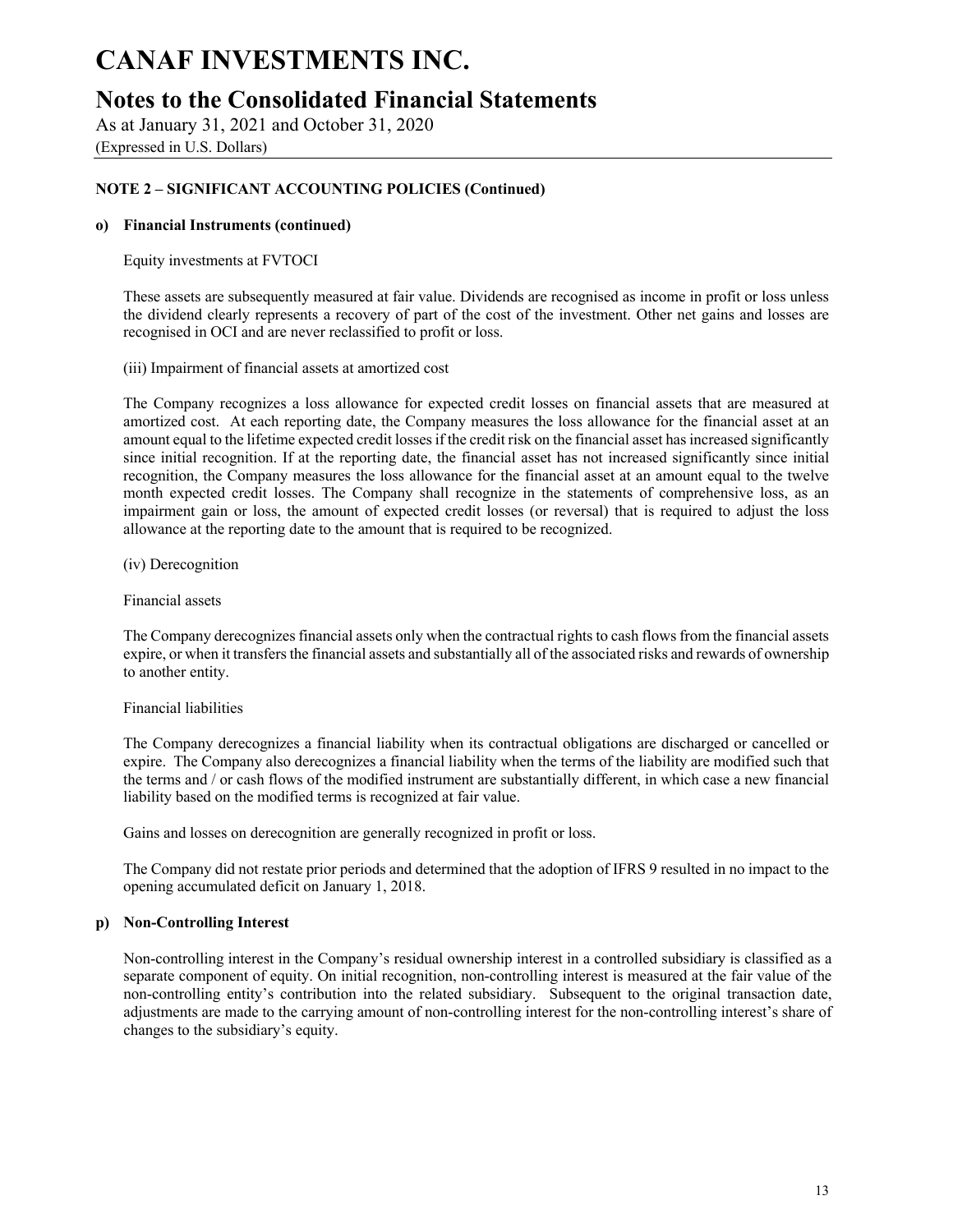### **Notes to the Consolidated Financial Statements**

As at January 31, 2021 and October 31, 2020

(Expressed in U.S. Dollars)

#### **NOTE 3 – SIGNIFICANT ACCOUNTING JUDGMENTS, ESTIMATES AND ASSUMPTIONS**

In the application of the Company's accounting policies which are described in Note 2, management is required to make judgments, estimates, and assumptions about the carrying amounts of assets and liabilities that are not readily apparent from other sources. The estimates and associated assumptions are based on historical experience and other factors that are considered to be relevant. Actual results may differ from these estimates.

The estimates and underlying assumptions are reviewed on an ongoing basis. Revisions to accounting estimates are recognized in the period in which the estimate is revised if the revision affects only that period, or in the period of the revision and future periods, if the revision affects both current and future periods.

Significant judgments, estimates and assumptions that have the most significant effect on the amounts recognized in the consolidated financial statements are described below.

#### **a) Useful Lives of Property, Plant and Equipment and Intangible Assets**

Management reviews the useful lives of property, plant and equipment and intangible assets at each reporting date, based on the expected utility of these assets to the Company. Actual useful lives of these assets may differ from the estimate.

#### **b) Share-based Payments**

The fair value of share-based payments is subject to the limitations of the Black-Scholes option pricing model that incorporates market data and involves uncertainty in estimates used by management in the assumptions. Because the Black-Scholes option pricing model requires the input of highly subjective assumptions, including the volatility of share prices, changes in subjective input assumptions can materially affect the fair value estimate.

#### **c) Impairment of Non-Current Assets**

An impairment loss is recognized for the amount by which the asset's or cash-generating unit's carrying amount exceeds its recoverable amount. To determine the recoverable amount, management estimates expected future cash flows from each asset or cash-generating unit and determines a suitable interest rate in order to calculate the present value of those cash flows. In the process of measuring expected future cash flows, management makes assumptions about future operating results. These assumptions relate to future events and circumstances. In addition, when determining the applicable discount rate, estimation is involved in determining the appropriate adjustments to market risk and asset-specific risk factors.

Actual results may vary and may cause significant adjustments to the Company's assets within the next financial year.

#### **d) Deferred Tax Assets**

Deferred tax assets, including those arising from un-utilized tax losses, require management to assess the likelihood that the Company will generate sufficient taxable earnings in future periods in order to utilize recognized deferred tax assets. Assumptions about the generation of future taxable profits depend on management's estimates of future cash flows. In addition, future changes in tax laws could limit the ability of the Company to obtain tax deductions in future periods. To the extent that future cash flows and taxable income differ significantly from estimates, the ability of the Company to realize the net deferred tax assets recorded at the reporting date could be impacted.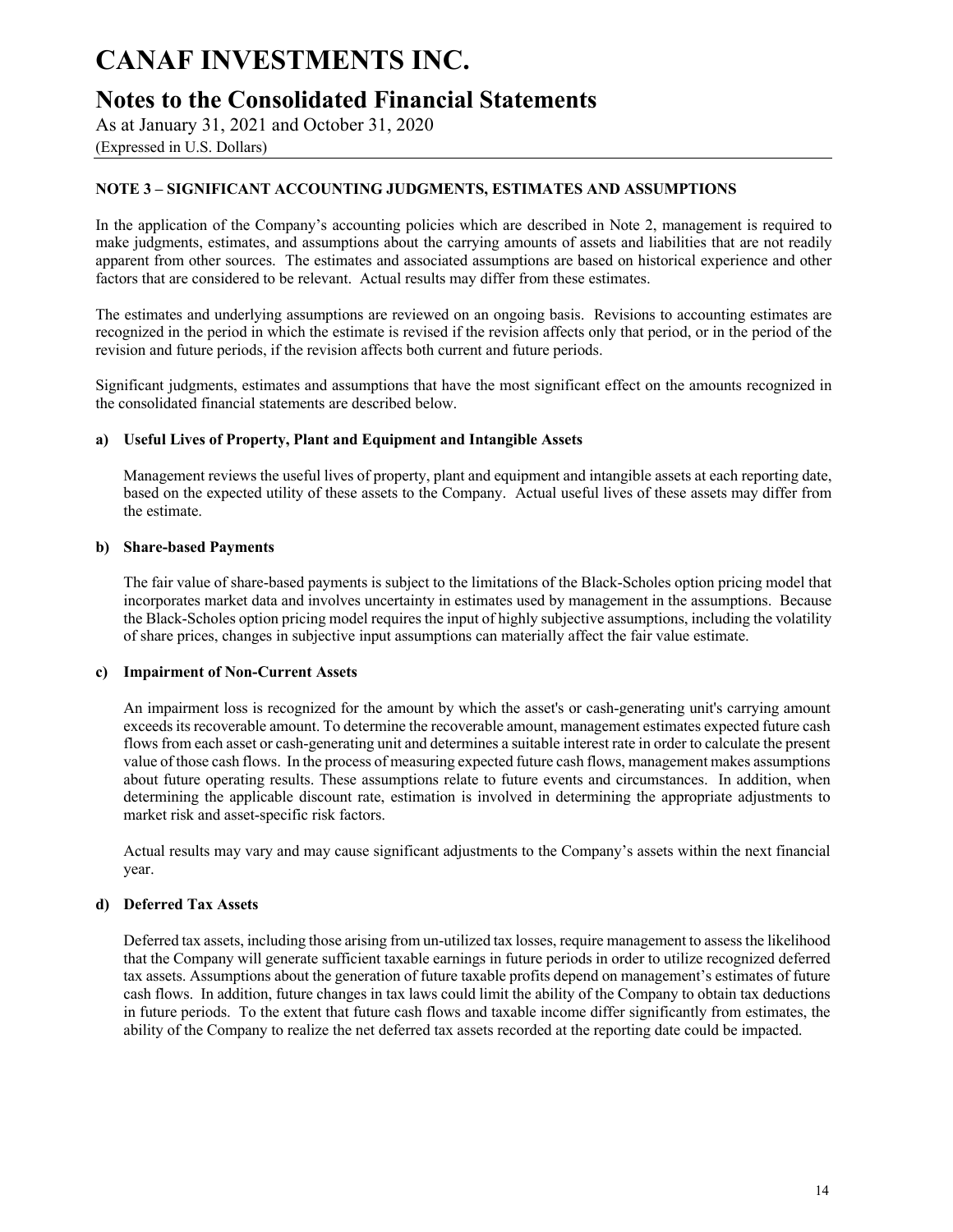## **Notes to the Consolidated Financial Statements**

As at January 31, 2021 and October 31, 2020 (Expressed in U.S. Dollars)

### **NOTE 4 – NEW ACCOUNTING STANDARDS ISSUED**

#### **IFRS 16 – Leases**

IFRS 16 sets out the principles for the recognition, measurement, presentation and disclosure of leases and requires lessees to account for all leases under a single on-balance sheet model similar to the accounting for finance leases. The standard includes two recognition exemptions for lessees: leases of 'low-value' assets; and short-term leases. For those assets determined to meet the definition of a lease, at the commencement date, a lessee will recognize a liability to make lease payments and an asset representing the right to use the underlying asset during the lease term. Lessees will be required to separately recognize the interest expense on the lease liability and the depreciation expense on the right-of-use asset. IFRS 16 also requires lessees to make more extensive disclosures than under IAS 17.

In transitioning to IFRS 16, which is effective for annual periods beginning on or after January 1, 2019, a lessee can choose to apply the standard using either a full retrospective or a modified retrospective approach. The standard's transition provisions permit certain reliefs. The Company will apply IFRS 16 on November 1, 2019 using the modified retrospective approach, which means the cumulative impact of adoption will be recognized as at November 1, 2019 and the comparatives will not be restated. The Company will elect to use the exemptions proposed by the standard on lease contracts for which the lease terms end within 12 months of the date of initial application, and lease contracts for which the underlying asset is of low value.

The Company has assessed its impact assessment of IFRS 16 and based on the Company's evaluation, IFRS 16 is not expected to have a material effect on the consolidated financial statements as the Company has elected to use the exemption proposed for lease terms that end within 12 months of the date of initial application.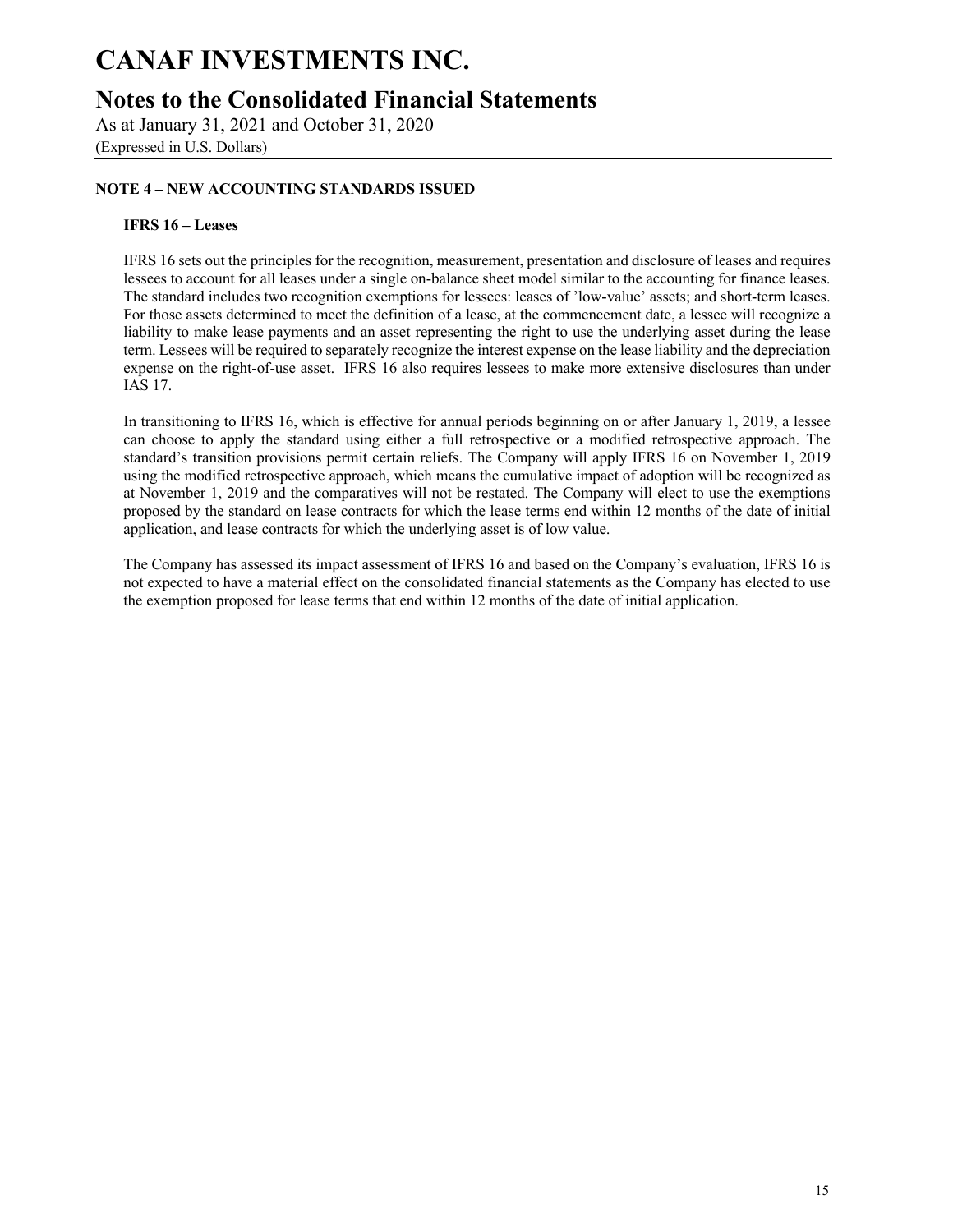## **Notes to the Consolidated Financial Statements**

As at January 31, 2021 and October 31, 2020

#### (Expressed in U.S. Dollars)

### **NOTE 5 – DUE FROM NON-CONTROLLING INTEREST**

On July 3, 2018, the Company sold a 30% interest of its subsidiary, Southern Coal (Proprietary) Limited ("Southern Coal"), to Amandla Amakhulu (Pty) Ltd. ("AAM") for the price of 18 million Rand (approximately US\$1.3 million). AAM is a 100% black-owned company incorporated in South Africa, and the sales transaction complies with the Broad-Based Black Economic Empowerment ("BBBEE") incentive program in South Africa.

The sales proceeds are in the form of cumulative, redeemable preference shares of AAM in the amount of the purchase price, 18 million Rand (approximately \$1.3 million). These preference shares provide preferential dividends, until fully redeemed by AAM, with the dividends secured by an irrevocable direction from AAM to Southern Coal to pay the Company such dividends from any Southern Coal dividend distribution to AAM.

No dividends were paid during the quarter (total dividends for 2020 amount to US\$107,923).

The following table presents the dilution gain recorded on the sale of a 30% interest in Southern Coal in 2018:

| <b>Consideration Received</b>                                    | US\$                   |
|------------------------------------------------------------------|------------------------|
| Cumulative Redeemable Preference Shares of AAM (18 Million Rand) | 1,389,058              |
| <b>Net Assets of Southern Coal</b>                               |                        |
| <b>Total Assets</b><br><b>Total Liabilities</b>                  | 3,137,562<br>2,982,532 |
| Non-Controlling Interest Percentage                              | 155,030<br>30%         |
|                                                                  | 46,509                 |
| <b>Dilution Gain on Sale of Interest in Southern Coal</b>        | 1,342,549              |

As there was no change in control of the Company's subsidiary, the dilution gain was recorded as additional paid-in capital.

The due from non-controlling interest amount as of the balance sheet date is US\$1,151,639 (translated at January 31, 2021 exchange rate).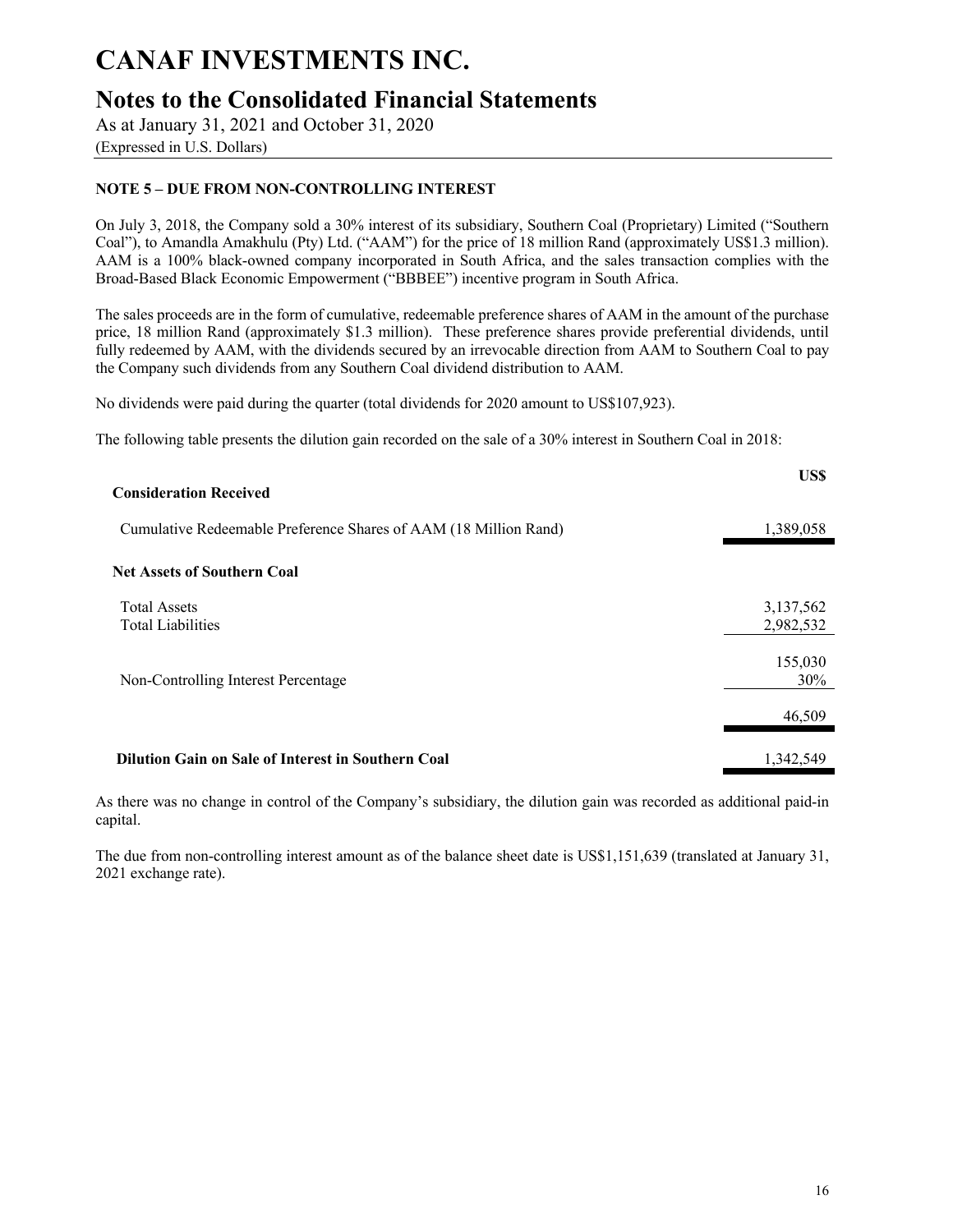## **Notes to the Consolidated Financial Statements**

As at January 31, 2021 and October 31, 2020

(Expressed in U.S. Dollars)

### **NOTE 6 – SALES TAX RECEIVABLE (PAYABLE)**

|                                                    | <b>Jan 31, 2021</b> | Oct 31, 2021 |
|----------------------------------------------------|---------------------|--------------|
|                                                    | US\$                | US\$         |
| South African Value-Added Tax Receivable (Payable) | (23, 469)           | (67,964)     |
| Canadian Goods and Services Tax Receivable         | 102                 | 120          |
|                                                    | (23, 367)           | (67, 845)    |

### **NOTE 7 – INVENTORIES**

|                          | Jan 31, 2021 | Oct 31, 2020 |
|--------------------------|--------------|--------------|
|                          | US\$         | US\$         |
| Raw Materials            | 341,341      | 203,343      |
| Finished Goods – Calcine | 166,542      | 214,057      |
|                          | 507,883      | 417,400      |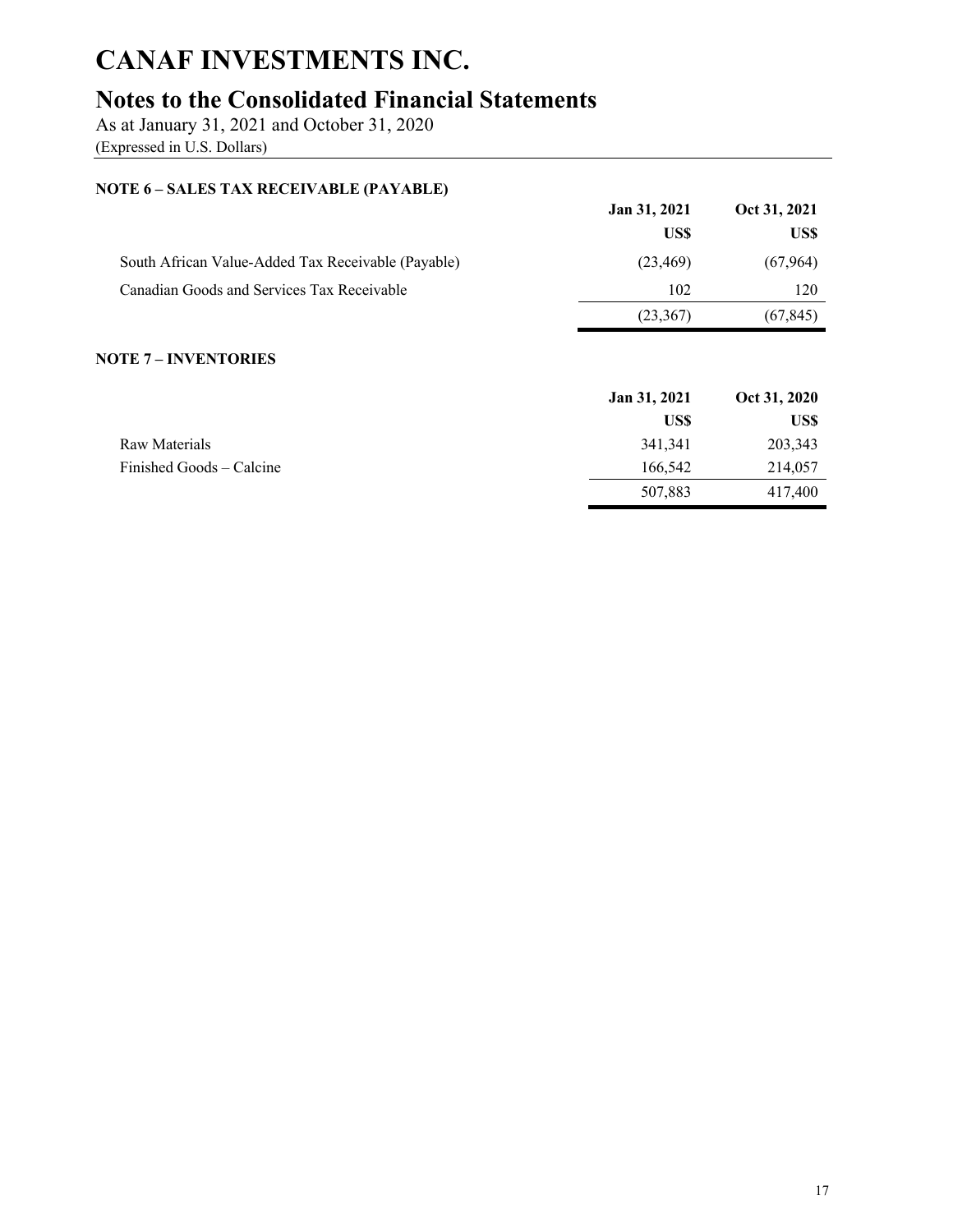## **Notes to the Consolidated Financial Statements**

As at January 31, 2021 and October 31, 2020 (Expressed in U.S. Dollars)

### **NOTE 8 – PROPERTY, PLANT AND EQUIPMENT**

|                                                                       | Land<br>US\$   | <b>Building</b><br>US\$ | Computer<br>Equipment<br>US\$ | Leasehold<br><b>Improvements</b><br>US\$ | <b>Office</b><br>Equipment<br>US\$ | <b>Plant</b> and<br>Equipment<br>US\$ | <b>Vehicles</b><br>US\$ | <b>Total</b><br>US\$  |
|-----------------------------------------------------------------------|----------------|-------------------------|-------------------------------|------------------------------------------|------------------------------------|---------------------------------------|-------------------------|-----------------------|
| <b>COST</b>                                                           |                |                         |                               |                                          |                                    |                                       |                         |                       |
| Balance, October 31, 2019                                             | 6,640          | 281,994                 | 15,913                        | 152,857                                  | 16,133                             | 4,710,677                             | 127,519                 | 5,311,733             |
| Additions/ (Disposals)<br>Foreign Currency Translation                |                | (20, 832)               | (1, 149)                      | (11,032)                                 | $\blacksquare$<br>(1, 164)         | 334,391<br>(209, 027)                 | (5,995)                 | 334,391<br>(249, 198) |
| Balance, October 31, 2020                                             | 6,640          | 261,162                 | 14,764                        | 141,825                                  | 14,969                             | 4,836,041                             | 121,524                 | 5,396,926             |
| Additions/ (Disposals)<br>Foreign Currency Translation                | $\overline{a}$ | 19,056                  | 1,051                         | 10,092                                   | 1,065                              | 217,655                               | 5,482                   | 254,401               |
| Balance, January 31, 2021                                             | 6,640          | 280,218                 | 15,815                        | 151,917                                  | 16,034                             | 5,053,696                             | 127,007                 | 5,651,327             |
| <b>ACCUMULATED DEPRECIATION</b>                                       |                |                         |                               |                                          |                                    |                                       |                         |                       |
| Balance, October 31, 2019                                             |                | 11,987                  | 15,324                        | 152,857                                  | 12,438                             | 4,373,574                             | 101,693                 | 4,667,873             |
| Depreciation<br>Additions/ (Disposal)<br>Foreign Currency Translation |                | 2,751<br>(843)          | 458<br>(1,103)                | (11,032)                                 | 798<br>(891)                       | 180,107<br>(185,940)                  | 8,405<br>(4,061)        | 192,520<br>(203, 871) |
| Balance, October 31, 2020                                             |                | 13,895                  | 14,679                        | 141,825                                  | 12,345                             | 4,367,741                             | 106,037                 | 4,656,522             |
| Depreciation                                                          |                | 688                     | 84                            |                                          | 200                                | 39,560                                | 2,101                   | 42,633                |
| Additions/ (Disposal)<br>Foreign Currency Translation                 |                | 1,044                   | 1,052                         | 10.092                                   | 895                                | 187,488                               | 4,548                   | 205,118               |
| Balance, January 31, 2021                                             |                | 15,626                  | 15,815                        | 151,917                                  | 13,440                             | 4,594,789                             | 112,686                 | 4,904,273             |
| <b>NET BOOK VALUE</b>                                                 |                |                         |                               |                                          |                                    |                                       |                         |                       |
| October 31, 2020                                                      | 6,640          | 247,267                 | 85                            |                                          | 2,624                              | 468,300                               | 15,487                  | 740,404               |
| <b>January 31, 2021</b>                                               | 6,640          | 264,592                 |                               |                                          | 2,594                              | 458,907                               | 14,321                  | 747,054               |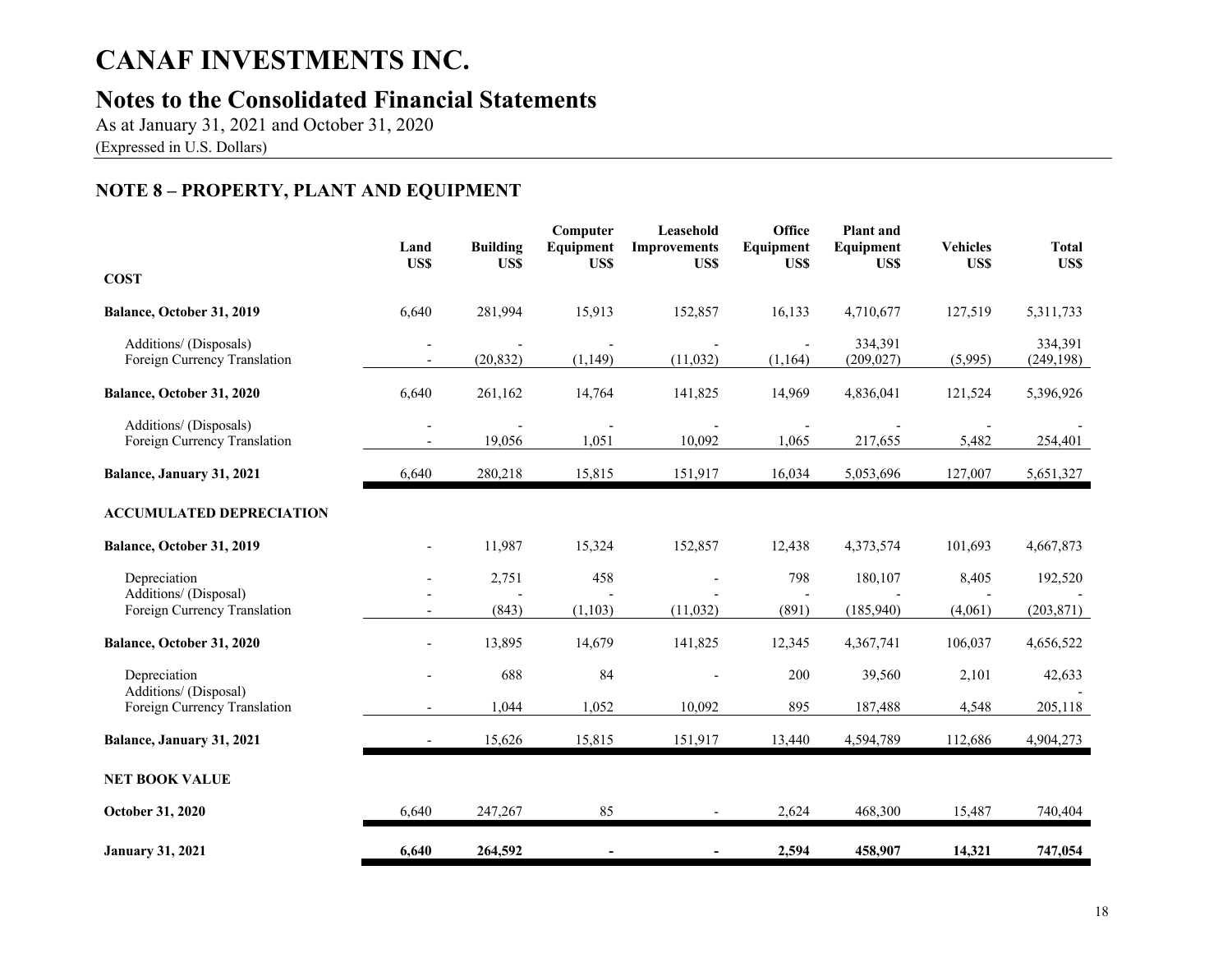## **Notes to the Consolidated Financial Statements**

As at January 31, 2021 and October 31, 2020

(Expressed in U.S. Dollars)

### **NOTE 9 – TRADE AND OTHER PAYABLES**

|                          | Jan 31, 2021 | Oct 31, 2020 |
|--------------------------|--------------|--------------|
|                          | US\$         | US\$         |
| Trade Payables           | 1,077,964    | 1,052,447    |
| Payroll Payable          | $\bf{0}$     | 25,935       |
| <b>Accrued Liability</b> | 83,191       | 67,869       |
|                          | 1,161,154    | 1,146,251    |

#### **NOTE 10 – BANK LOAN**

A bank loan which bore interest at 10.25% per annum, matured and was repaid in January 2019. The loan was used to acquire the Company's furnace. During the quarter ended January 31, 2021, the Company incurred interest expense totaling US\$Nil (January 31, 2020 – US\$Nil).

#### **NOTE 11 – SHARE CAPITAL**

The Company is authorized to issue an unlimited number of common shares without par value.

As at January 31, 2021, the Company had 47,426,195 common shares issued and outstanding as presented in the consolidated statements of changes in shareholders' equity.

There are no stock options and share purchase warrants outstanding as at January 31, 2021 and October 31, 2020.

#### **NOTE 12 – RELATED PARTY TRANSACTIONS**

In addition to those transactions disclosed elsewhere in these consolidated financial statements, the Company incurred expenses to the following related parties:

|                             |                                                                                                                                       | <b>3 Months Ended</b> |               |
|-----------------------------|---------------------------------------------------------------------------------------------------------------------------------------|-----------------------|---------------|
|                             |                                                                                                                                       | <b>Jan 31</b>         | <b>Jan 31</b> |
|                             |                                                                                                                                       | 2021                  | 2020          |
| <b>Services</b>             | Party                                                                                                                                 | US\$                  | US\$          |
| CFO and Director            | Professional fees for administration and management<br>services                                                                       | 6,134                 | 5,951         |
| Chairman and Director       | Consulting fees for administration and management<br>services                                                                         | 9,112                 |               |
| President, CEO and Director | President, CEO and director of the Corporation                                                                                        | 19.618                | 18,967        |
| <b>Directors</b>            | Directors fees for administration and management<br>services in relation to the Company's coal processing<br>business in South Africa | 20,287                | 32,654        |
| Director                    | Consulting fees                                                                                                                       | 1,465                 | 1,539         |
|                             |                                                                                                                                       | 56,617                | 59,111        |

All related party transactions were in the normal course of operations and were measured at the exchange value, which represented the amount of consideration established and agreed to by the related parties.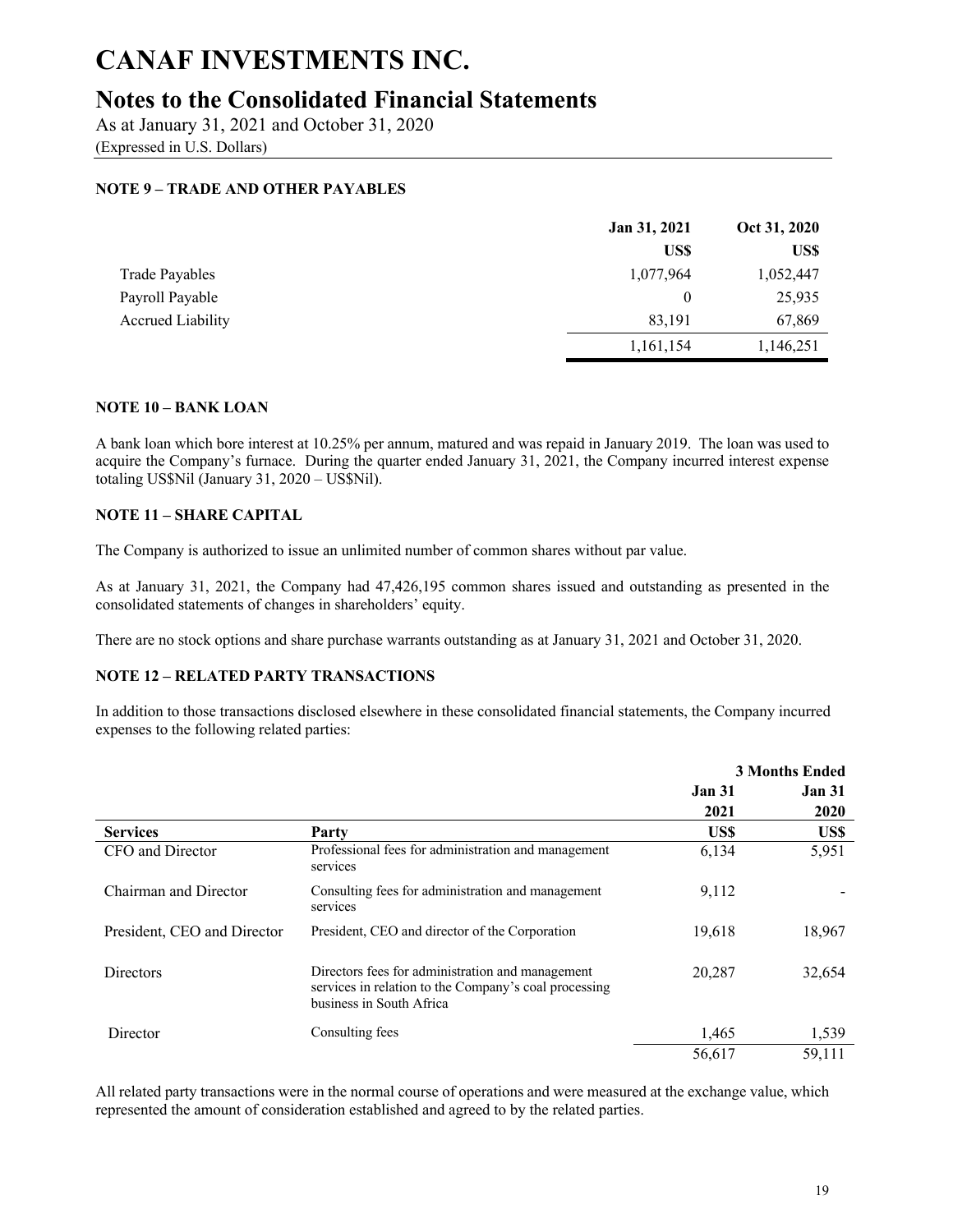## **Notes to the Consolidated Financial Statements**

As at January 31, 2021 and October 31, 2020

(Expressed in U.S. Dollars)

### **NOTE 13 – SUPPLEMENTAL CASH FLOW INFORMATION**

### **a) Change in Non-Cash Working Capital Accounts**

|                                 | <b>Jan 31</b><br>2021 | <b>Oct 31</b><br>2020 |
|---------------------------------|-----------------------|-----------------------|
|                                 | US\$                  | US\$                  |
| Trade Receivables               | 257,897               | 884,162               |
| Sales Tax Receivable            | (45, 668)             | 62,640                |
| Inventories                     | 109,272               | (1, 425)              |
| Prepaid Expense and Deposits    | 1,157                 | (413)                 |
| Trade and Other Payables        | (55,940)              | (162,989)             |
| Income Taxes Payable/(Deferred) | 60,322                | 568,600               |
|                                 | 327,040               | 1,350,576             |
| <b>Other Items</b><br>b)        |                       |                       |
| <b>Interest Paid</b>            | $\theta$              | $\theta$              |
| Interest Received               | 22,299                | 77,946                |
| Income Tax Paid                 | (387)                 | 258,813               |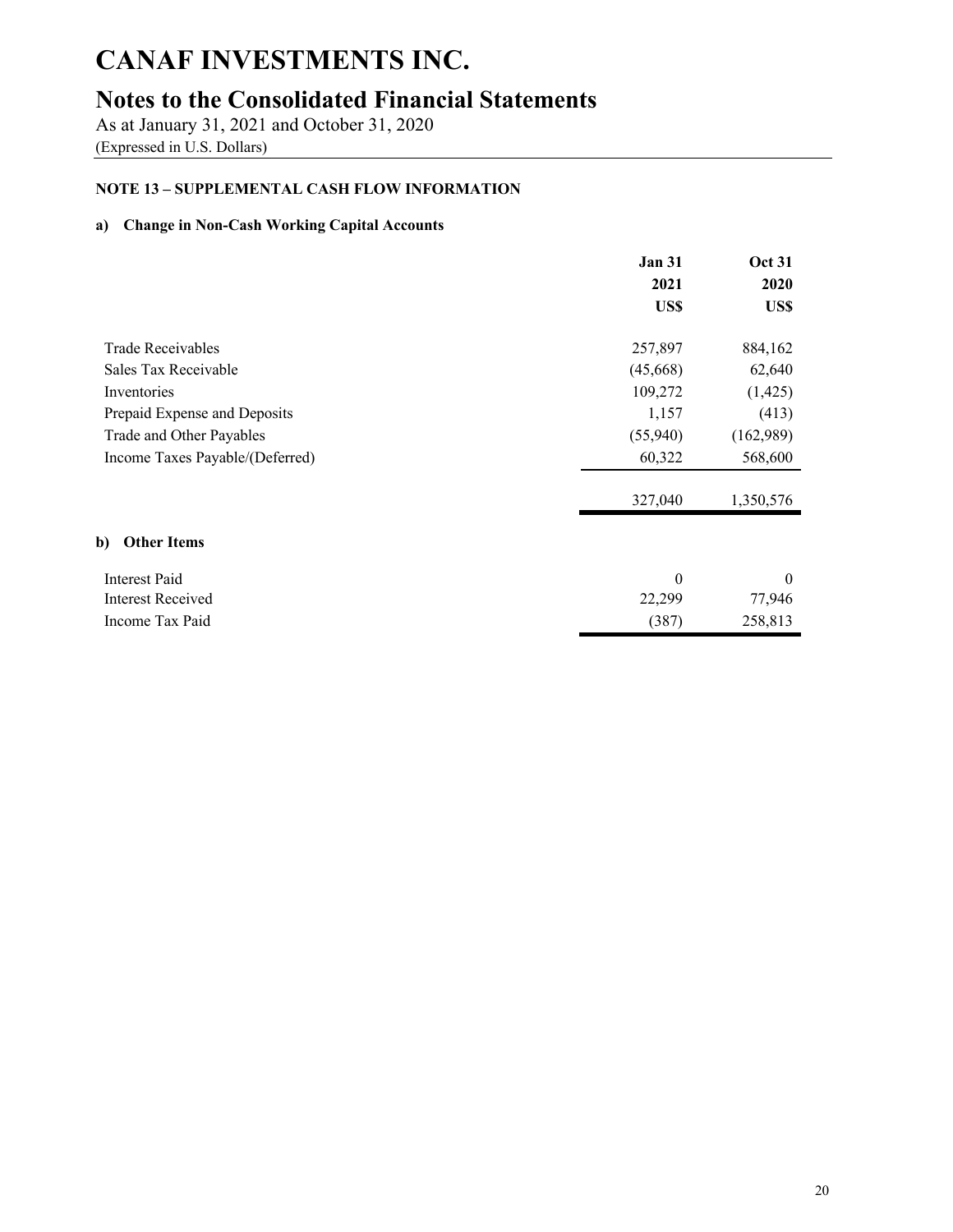## **Notes to the Consolidated Financial Statements**

As at January 31, 2021 and October 31, 2020

(Expressed in U.S. Dollars)

### **NOTE 14 – COST OF SALES**

|                                         | <b>3 Months Ended</b> |               |
|-----------------------------------------|-----------------------|---------------|
|                                         | <b>Jan 31</b>         | <b>Jan 31</b> |
|                                         | 2021                  | 2020          |
|                                         | US\$                  | US\$          |
| Inventories, Beginning of the Year      | 417,400               | 649,498       |
| Analysis Fees                           | 74                    | 2,142         |
| Depreciation                            | 45,232                | 59,548        |
| Electricity                             | 22,539                | 12,844        |
| Fuel, Oil and Lubricants                | 24,752                | 17,309        |
| Professional and Project Management Fee | 7,617                 | 6,074         |
| Medical Expenses                        | 2,090                 | 1,878         |
| <b>Product Purchases</b>                | 2,586,023             | 1,951,733     |
| Protective Clothing                     | 3,882                 | 1,213         |
| Provident Fund                          | 5,438                 | 4,377         |
| Machinery Rental                        | 14,806                | 24,348        |
| Repairs and Maintenance                 | 86,023                | 50,855        |
| Salaries and Benefits                   | 94,770                | 81,902        |
| Transportation                          | 47,702                | 100,393       |
| Inventories, End of the Quarter         | (507, 883)            | (597,071)     |
|                                         | 2,850,465             | 2,367,043     |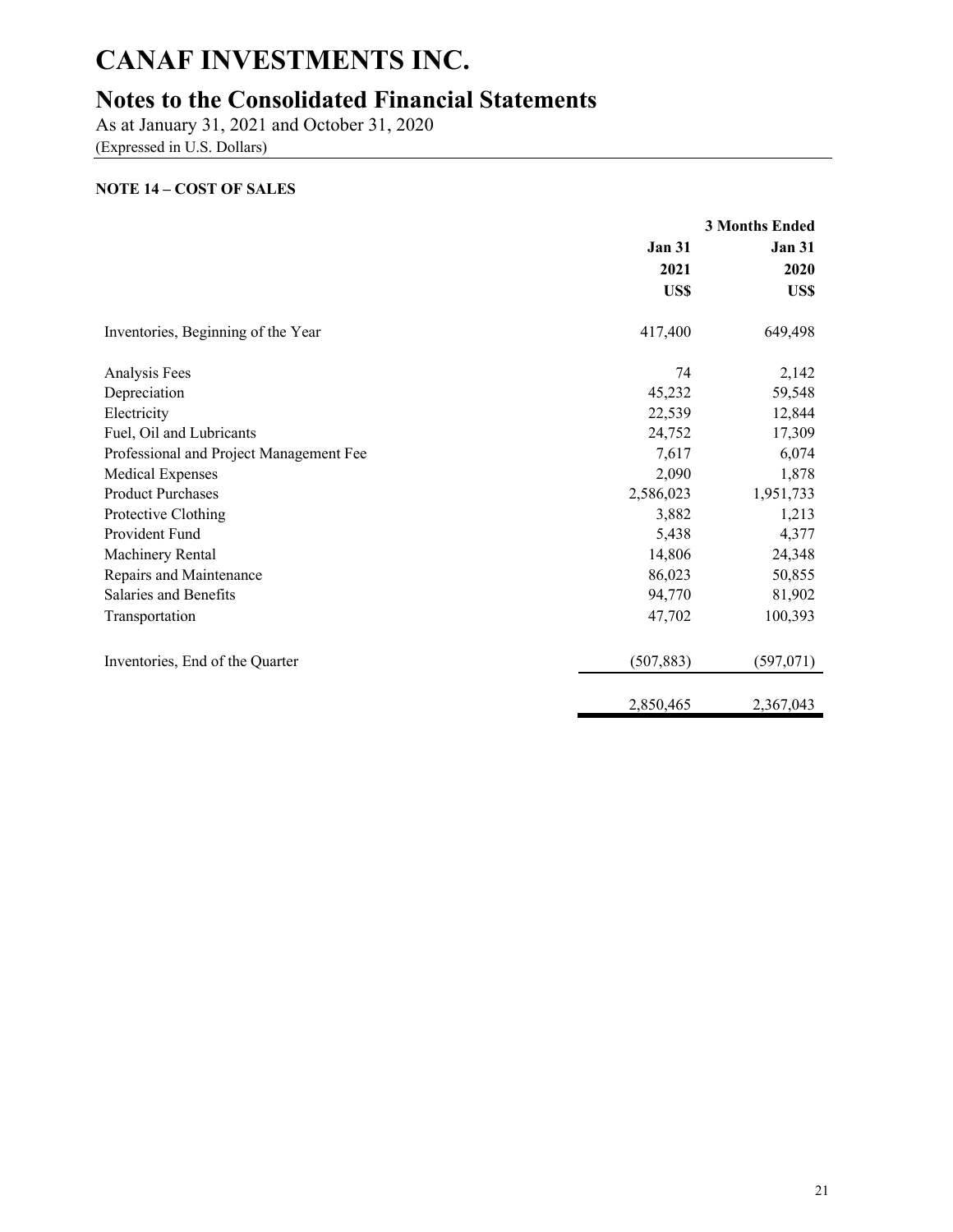## **Notes to the Consolidated Financial Statements**

As at January 31, 2021 and October 31, 2020

(Expressed in U.S. Dollars)

### **NOTE 15 – GENERAL AND ADMINISTRATIVE EXPENSES**

|                                        | <b>3 Months Ended</b> |               |  |
|----------------------------------------|-----------------------|---------------|--|
|                                        | <b>Jan 31</b>         | <b>Jan 31</b> |  |
|                                        | 2021                  | 2020          |  |
|                                        | US\$                  | US\$          |  |
| <b>Bank Charges and Interest</b>       | 1,560                 | 6,457         |  |
| <b>Consulting Fees</b>                 | 28,731                | 18,967        |  |
| <b>Management Fees</b>                 | 6,382                 | 32,243        |  |
| Directors Incentives                   | 9,715                 |               |  |
| Office, Insurance and Sundry           | 16,461                | 15,142        |  |
| Professional Fees                      | 29,185                | 33,126        |  |
| Promotion                              | 171                   | 155           |  |
| Telephone                              | 2,796                 | 2,306         |  |
| Transfer Agent and Filing Fees         | 738                   | 3,012         |  |
| Travel                                 | 8,915                 | 11,332        |  |
| <b>Bad Debt</b>                        |                       | 1,202         |  |
| Broad-Based Black Economic Empowerment | 13,554                | 14,368        |  |
|                                        | 128,207               | 138,310       |  |
| Foreign Exchange gain                  | (4, 594)              | 4,048         |  |
| <b>Finance Costs</b>                   |                       |               |  |
| <b>Expenses</b>                        | 123,613               | 142,358       |  |
| <b>Interest Income</b>                 | (40, 631)             | (38, 955)     |  |
| Other Income                           | (1,370)               | (7,514)       |  |
|                                        | 81,611                | 95,889        |  |

#### **NOTE 16 – ECONOMIC DEPENDENCE**

Sales from the Company's South African coal processing business are substantially derived from a very few customers and as a result, the Company is economically dependent on these customers. The Company's exposure to credit risk is limited to the carrying value of its accounts receivable. As at January 31, 2021, trade receivables of US\$1,110,397 were due from these customers and were collected subsequent to quarter end.

#### **NOTE 17 – COMMITMENT**

The Company has an agreement to lease premises for its coal processing plant in South Africa for a term of ten years, expiring on December 31, 2020, with a monthly rent of Rand 35,000 (US\$2,156).

After lease expiry in December 31, 2020, the Company is operating under the same terms as the expired lease with an effective notice period of 60 days. Negotiations toward a long-term lease extension have not yet been formalized.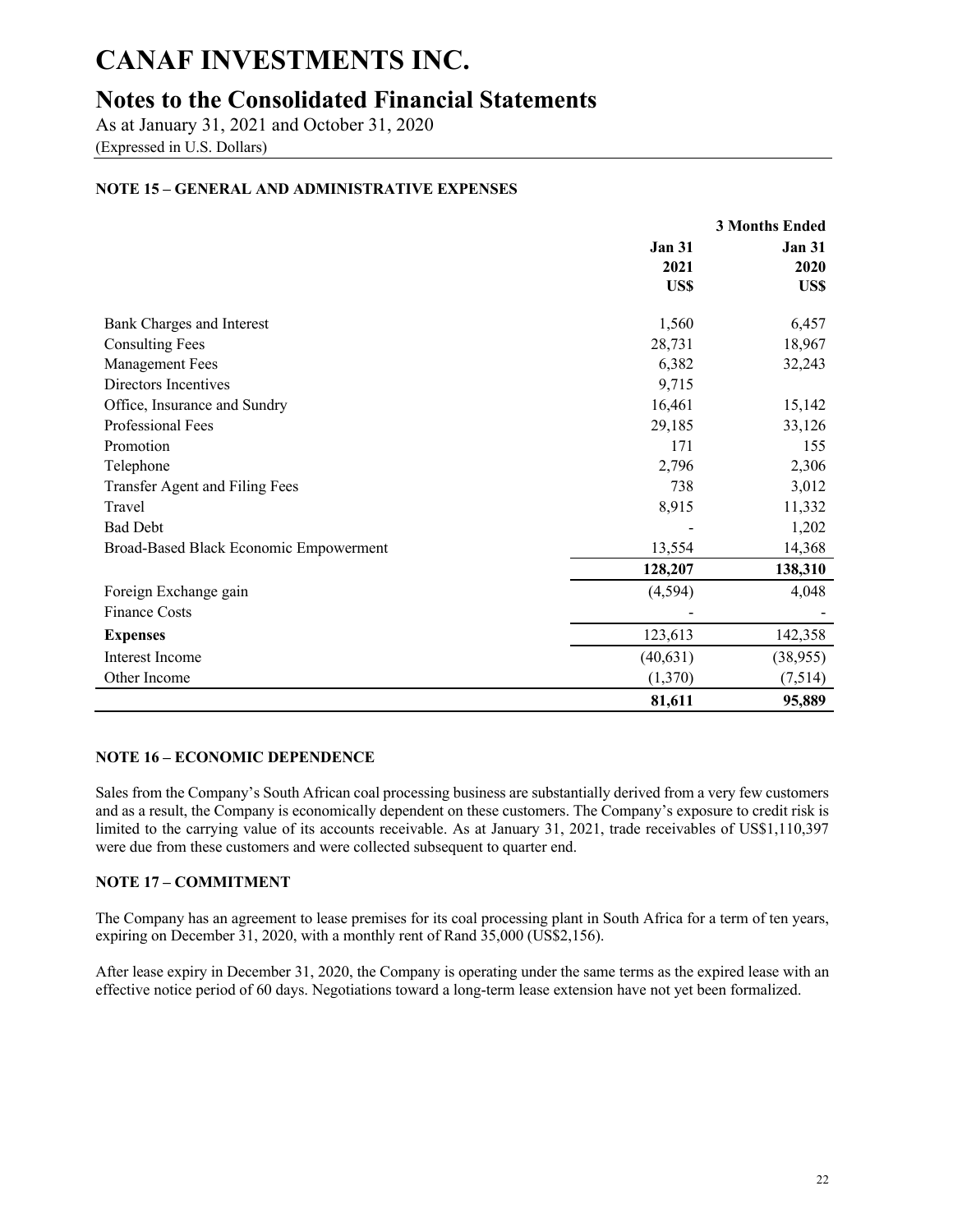## **Notes to the Consolidated Financial Statements**

As at January 31, 2021 and October 31, 2020

(Expressed in U.S. Dollars)

### **NOTE 18 – SEGMENT INFORMATION**

The Company operates in two reportable operating segments: the head office operations in Canada and the coal processing business in South Africa.

|                                        |           | <b>3 Months Ended</b><br>Jan 31, 2021 |              |  |
|----------------------------------------|-----------|---------------------------------------|--------------|--|
|                                        | Canada    | <b>South Africa</b>                   | <b>Total</b> |  |
|                                        | US\$      | US\$                                  | US\$         |  |
| Jan 31 2021                            |           |                                       |              |  |
| Net (Loss) Income for the Period       | (56, 421) | 241,543                               | 185,122      |  |
|                                        |           |                                       |              |  |
| Revenues (Note 16)                     |           | 3,182,665                             | 3,182,665    |  |
| Gross Profit                           |           | 332,200                               | 332,200      |  |
| Depreciation                           |           | 45,974                                | 45,974       |  |
| <b>Interest Expense</b>                |           |                                       |              |  |
| Current Income Tax Expense             |           | (65, 467)                             | (65, 467)    |  |
| <b>Current Assets</b>                  | 163,129   | 4,041,783                             | 4,204,912    |  |
| Property, Plant and Equipment (Note 7) |           | 747,054                               | 747,054      |  |
| <b>Interest Bearing Borrowings</b>     |           | 1,151,639                             | 1,151,639    |  |
| Intangible Assets                      |           |                                       | 1            |  |
| <b>Total Assets</b>                    | 163,129   | 5,940,477                             | 6,103,606    |  |

**12 Months Ended Oct 31, 2020 Canada South Africa Total 2020 2020 2020 US\$ US\$ US\$ Oct 31 2020** Net (Loss) Income for the Period (266,048) 1,163,461 897,413 Revenues (Note 16) 13,541,667 13,541,667 13,541,667 Gross Profit 1,610,134 1,610,134 1,610,134 Depreciation 192,520 192,520 192,520 Interest Expense Current Income Tax Expense (351,091) (351,091) Current Assets 133,770 3,649,878 3,783,649 Property, Plant and Equipment (Note 7)  $\qquad \qquad$  740,404 740,404 740,404 Interest Bearing Borrowings 1,055,996 1,055,996 1,055,996 Intangible Assets - 1 1 Total Assets 133,770 5,446,279 5,580,049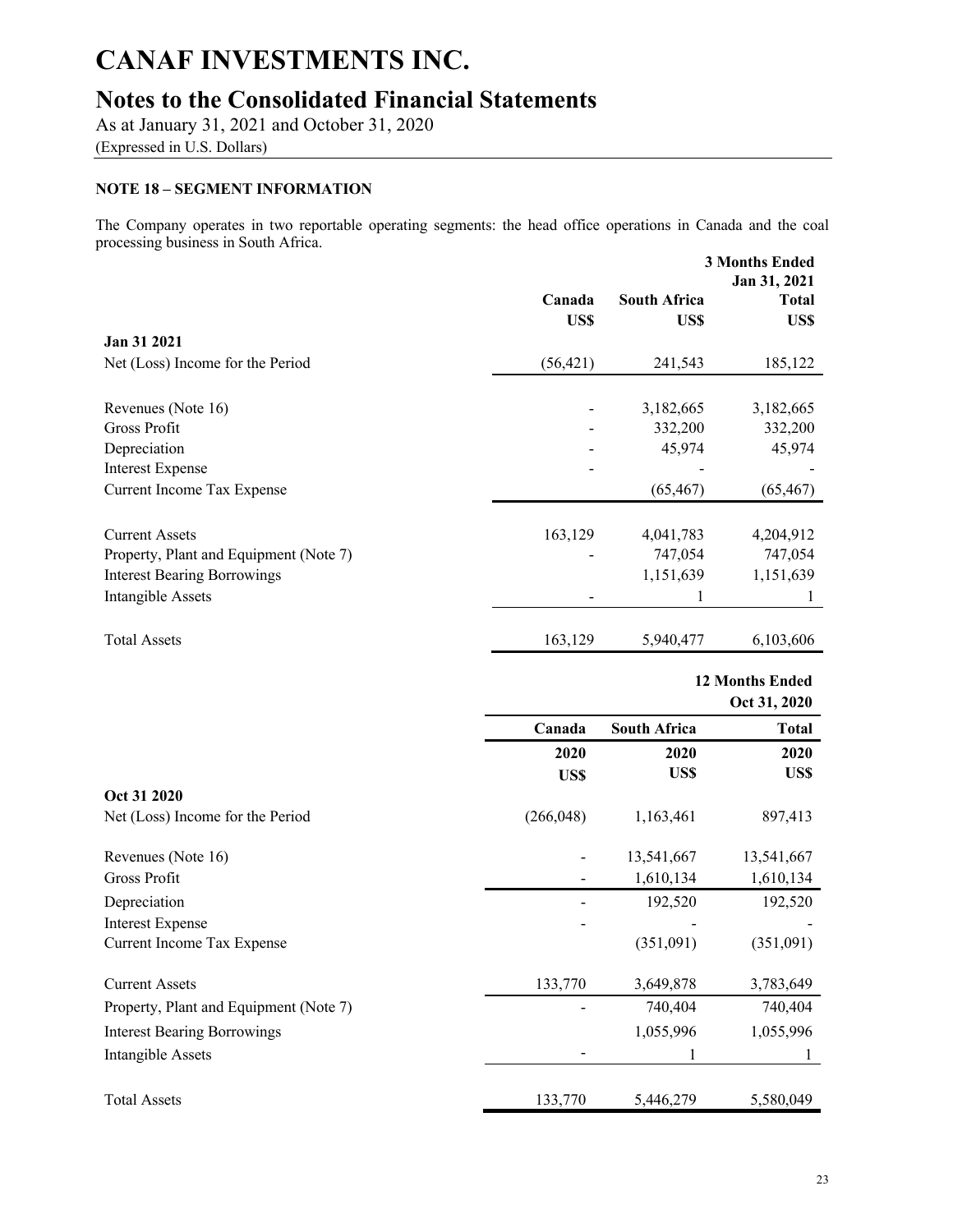### **Notes to the Consolidated Financial Statements**

As at January 31, 2021 and October 31, 2020

(Expressed in U.S. Dollars)

### **NOTE 19 – CAPITAL RISK MANAGEMENT**

The Company's objectives in managing its capital are to ensure adequate resources are available to fund its coal processing business in South Africa, to seek out and acquire new projects of merit, and to safeguard its ability to continue as a going concern. The Company manages its share capital as capital, which as at January 31, 2020, totaled US\$8,079,463 (October 31, 2020 – US\$8,079,463).

The Company manages its capital structure in a manner that provides sufficient funding for operational and capital expenditure activities. Funds are secured through the sale of calcine in South Africa and, when necessary, through debt funding or equity capital raised by means of private placements. There can be no assurances that the Company will be able to obtain debt or equity capital in the case of operating cash deficits.

The Company may, from time to time, invest capital that is surplus to immediate operational needs in short-term, liquid, and highly rated financial instruments held with major financial institutions, or in marketable securities. The Company may also, from time to time, enter into forward foreign exchange and commodity price contracts to hedge a portion of its exposure to movements in foreign exchange and commodity prices.

The Company has no externally imposed capital requirements and has not paid or declared any dividends since the date of incorporation, nor are any contemplated in the foreseeable future. There were no changes in the Company's approach to capital management during the quarter ended January 31, 2021.

#### **NOTE 20 – FINANCIAL RISK MANAGEMENT OBJECTIVES AND POLICIES**

The Company is exposed to various risks in relation to financial instruments. The Company's financial assets and liabilities by category are summarized in Note 2(o). The Company's risk management is coordinated at its head office in Canada in close co-operation with the board of directors and focuses on actively securing the Company's short to medium-term cash flows and raising finances for the Company's capital expenditure program. The Company does not actively engage in the trading of financial assets for speculative purposes. The most significant financial risks to which the Company is exposed are described below.

#### **a) Foreign Currency Risk**

Foreign exchange risk arises because of fluctuations in exchange rates. The Company conducts a significant portion of its business activities in foreign currencies. The Company's subsidiaries, principally located in South Africa, routinely transact in the local currency, exposing the Company to potential foreign exchange risk in its financial position and cash flows.

The assets, liabilities, revenue, and expenses that are denominated in foreign currencies will be affected by changes in the exchange rate between the United States dollar and these foreign currencies. The Company has outstanding debt obligations that are payable in South African Rand. The Company does not currently use financial instruments to mitigate this risk.

#### **b) Credit Risk**

Credit risk is the risk of loss associated with a counterparty's inability to fulfill its payment obligations. The Company limits its exposure to credit loss for cash by placing its cash with high quality financial institutions and for trade receivables by performing standard credit checks. The credit risk for cash and trade receivables is considered negligible since the counterparties are reputable banks with high quality external credit ratings and customers with no history of default.

The Company has credit risk exposure related to its economic dependence on a very few customers for its calcine sales (Note 17). The Company has assessed its exposure to credit risk and has determined that no significant risk exists from these concentrations of credit.